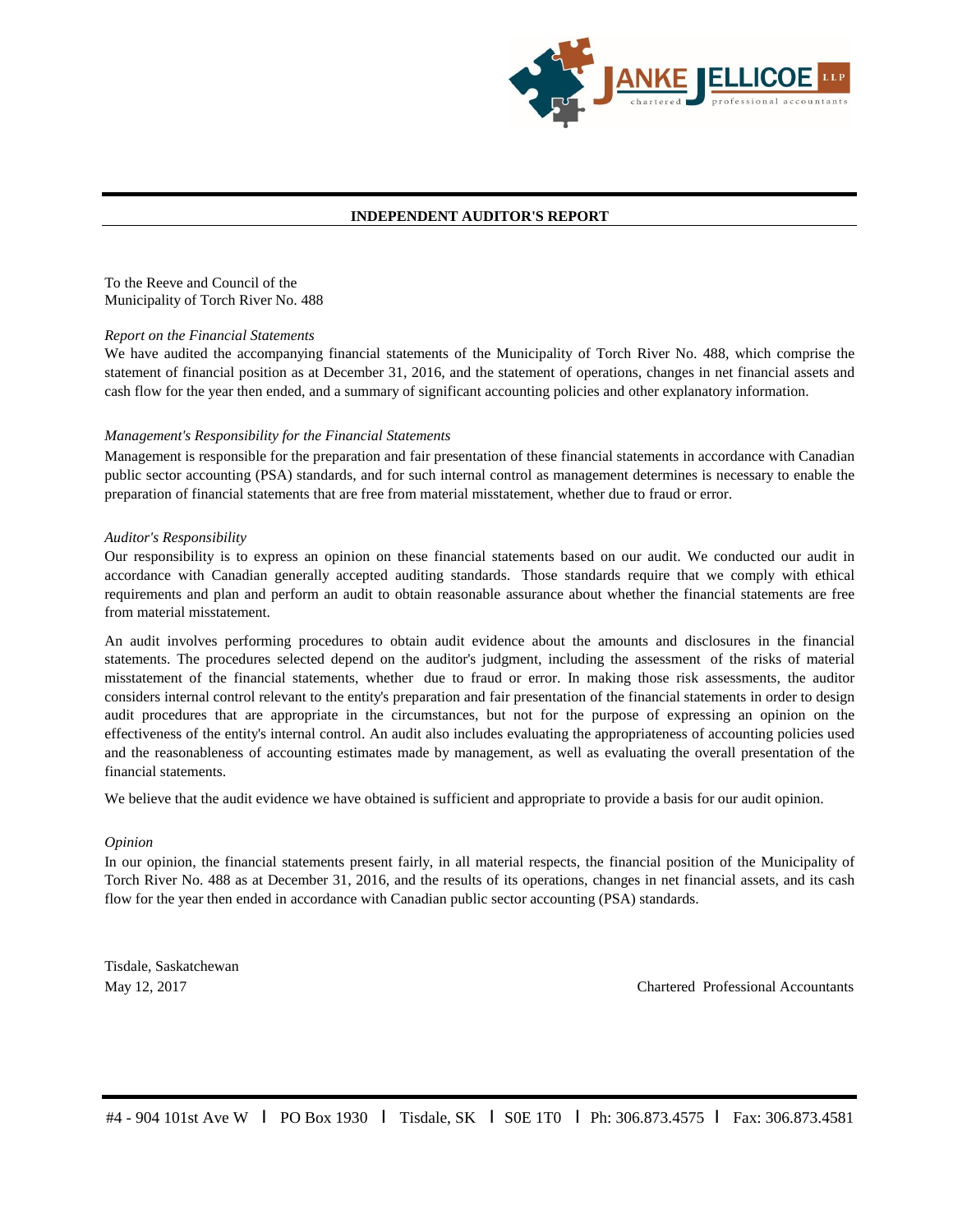To the Ratepayers of Municipality of Torch River No. 488

Management is responsible for the preparation and presentation of the accompanying financial statements, including responsibility for significant accounting judgments and estimates in accordance with Canadian public sector accounting (PSA) standards and ensuring that all information in the annual report is consistent with the statements. This responsibility includes selecting appropriate accounting principles and methods, and making decisions affecting the measurement of transactions in which objective judgment is required.

In discharging its responsibilities for the integrity and fairness of the financial statements, management designs and maintains the necessary accounting systems and related internal controls to provide reasonable assurance that transactions are authorized, assets are safeguarded and financial records are properly maintained to provide reliable information for the preparation of financial statements.

The Council is composed of elected officials who are not employees of the Municipality. The Council is responsible for overseeing management in the performance of its financial reporting responsibilities. The Council fulfils these responsibilities by reviewing the financial information prepared by the administration and discussing relevant matters with external auditors. The Council is also responsible for recommending the appointment of the Municipality's external auditors.

Janke Jellicoe LLP, an independent firm of chartered professional accountant, is appointed by the council to audit the financial statements and report directly to them; their report follows. The external auditors have full and free access to, and meet periodically and separately with, both the Council and administration to discuss their audit findings.

Reeve Administrator

\_\_\_\_\_\_\_\_\_\_\_\_\_\_\_\_\_\_\_\_\_\_\_\_\_\_ \_\_\_\_\_\_\_\_\_\_\_\_\_\_\_\_\_\_\_\_\_\_\_\_\_\_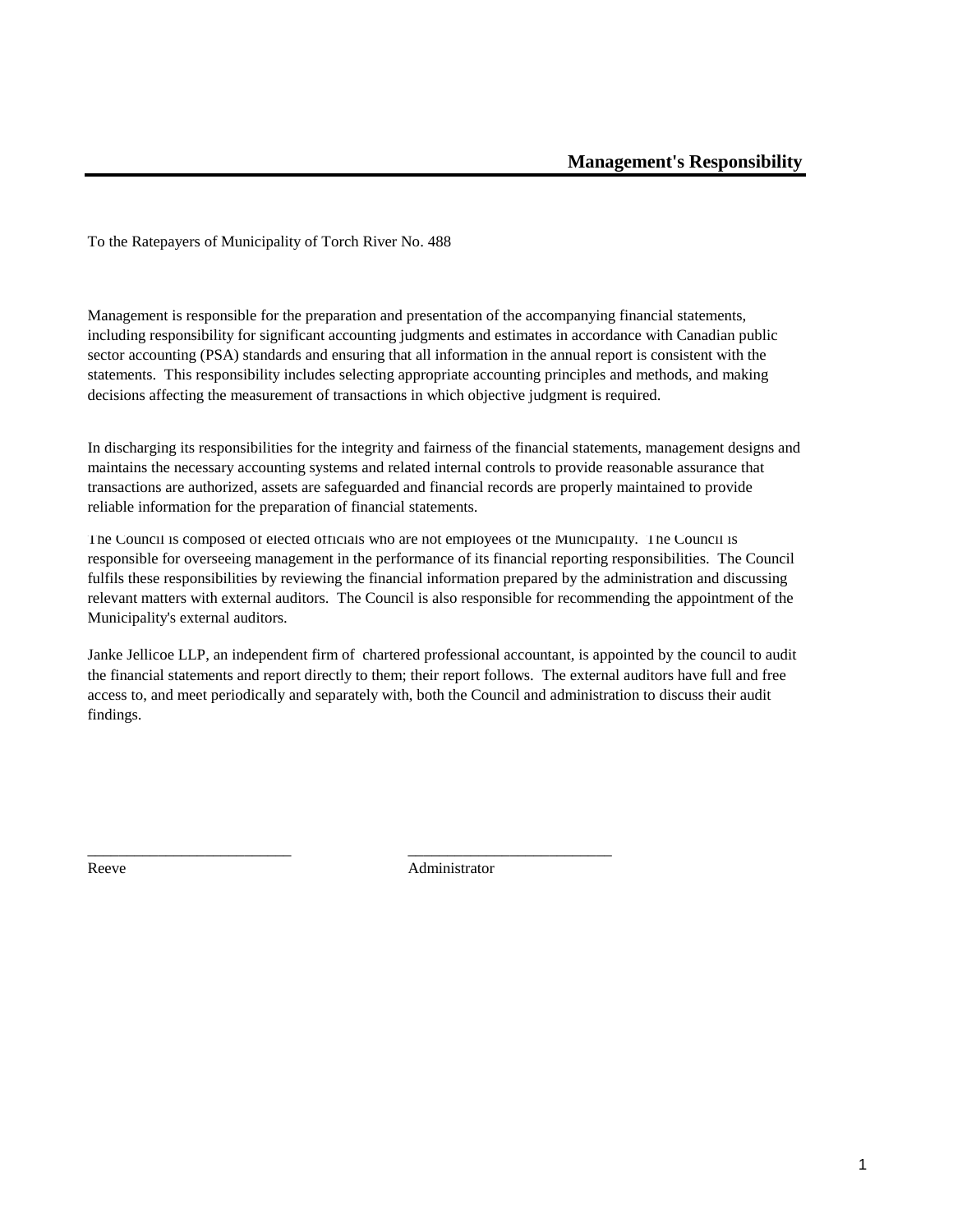# **Municipality of Torch River No. 488 Consolidated Statement of Financial Position As at December 31, 2016** Statement 1

|                                         | 2016      | 2015      |
|-----------------------------------------|-----------|-----------|
| <b>FINANCIAL ASSETS</b>                 |           |           |
| Cash and Temporary Investments (Note 2) | 3,723,252 | 2,953,500 |
| Taxes Receivable - Municipal (Note 3)   | 267,423   | 328,466   |
| Other Accounts Receivable (Note 4)      | 101,980   | 109,960   |
| Land for Resale (Note 5)                | 9,575     | 10,100    |
| Long-Term Investments (Note 6)          | 175,726   | 168,222   |
| Debt Charges Recoverable (Note 7)       |           |           |
| <b>Other (Specify)</b>                  |           |           |
| <b>Total Financial Assets</b>           | 4,277,956 | 3,570,248 |

# **LIABILITIES**

| <b>Total Liabilities</b> |                                            | 247,056 | 156,158 |
|--------------------------|--------------------------------------------|---------|---------|
|                          | Lease Obligations (Note 13)                |         |         |
|                          | Long-Term Debt (Note 12)                   |         |         |
|                          | <b>Other Liabilities</b>                   | 1,114   | 5,000   |
|                          | Liability for Contaminated Sites (Note 11) |         |         |
|                          | Accrued Landfill Costs (Note 10)           |         |         |
|                          | Deferred Revenue (Note 9)                  | 24,841  | 20,828  |
|                          | Deposits                                   |         |         |
|                          | <b>Accrued Liabilities Payable</b>         |         |         |
|                          | <b>Accounts Payable</b>                    | 221,101 | 130,330 |
|                          | Bank Indebtedness (Note 8)                 |         |         |

| <b>NET FINANCIAL ASSETS (DEBT)</b> | 4.030.900 | 3,414,090 |
|------------------------------------|-----------|-----------|
|                                    |           |           |

# **NON-FINANCIAL ASSETS**

| <b>Total Non-Financial Assets</b>       | 9,797,336 | 10,241,319 |
|-----------------------------------------|-----------|------------|
| Other (Note 14)                         |           |            |
| <b>Stock and Supplies</b>               | 323,366   | 327,558    |
| Prepayments and Deferred Charges        | 3,052     | 4,397      |
| Tangible Capital Assets (Schedule 6, 7) | 9,470,918 | 9,909,364  |

| <b>ACCUMULATED SURPLUS (DEFICIT) (Schedule 8)</b> | 13,828,236 | 13,655,409 |
|---------------------------------------------------|------------|------------|
|---------------------------------------------------|------------|------------|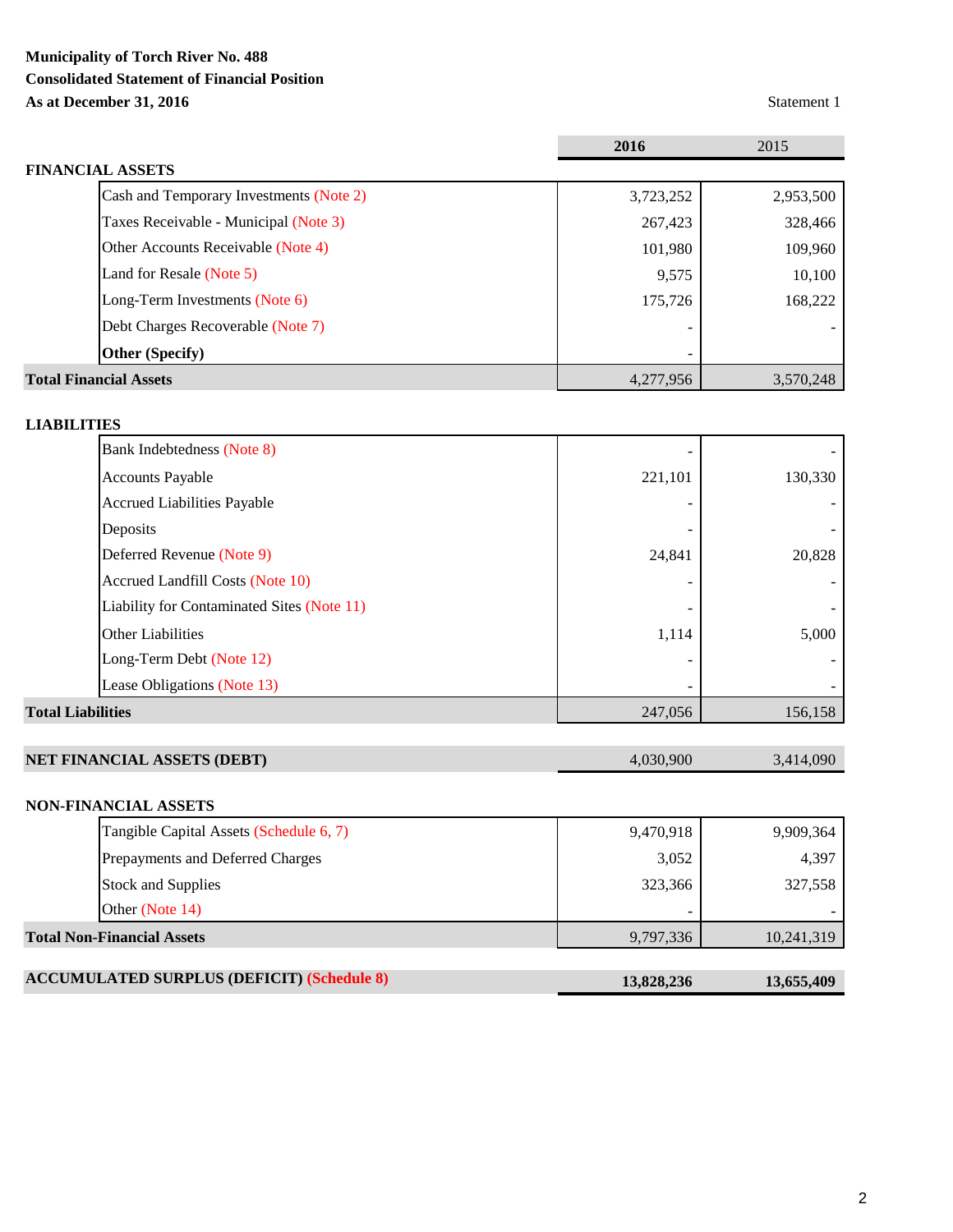# **Municipality of Torch River No. 488 Consolidated Statement of Operations As at December 31, 2016** Statement 2

|                                                                                | 2016 Budget | 2016       | 2015       |
|--------------------------------------------------------------------------------|-------------|------------|------------|
| <b>REVENUES</b>                                                                |             |            |            |
| Taxes and Other Unconditional Revenue (Schedule 1)                             | 3,149,158   | 3,143,843  | 3,073,893  |
| Fees and Charges (Schedule 4, 5)                                               | 118,682     | 103,998    | 172,539    |
| Conditional Grants (Schedule 4, 5)                                             | 25,100      | 33,762     | 23,886     |
| Tangible Capital Asset Sales - Gain (Schedule 4, 5)                            |             | (119, 559) | (52, 187)  |
| Land Sales - Gain (Schedule 4, 5)                                              |             | 529        |            |
| Investment Income and Commissions (Schedule 4, 5)                              | 22,550      | 36,356     | 27,706     |
| Other Revenues (Schedule 4, 5)                                                 | 400         | 58,122     | 35,680     |
| <b>Total Revenues</b>                                                          | 3,315,890   | 3,257,051  | 3,281,517  |
| <b>EXPENSES</b>                                                                |             |            |            |
| General Government Services (Schedule 3)                                       | 400,628     | 376,358    | 371,436    |
| Protective Services (Schedule 3)                                               | 228,015     | 221,296    | 178,442    |
| <b>Transportation Services (Schedule 3)</b>                                    | 2,637,181   | 2,351,513  | 2,274,167  |
| Environmental and Public Health Services (Schedule 3)                          | 135,543     | 131,562    | 118,238    |
| Planning and Development Services (Schedule 3)                                 | 17,550      | 12,765     | 9,619      |
| Recreation and Cultural Services (Schedule 3)                                  | 43,728      | 42,541     | 40,759     |
| Utility Services (Schedule 3)                                                  | 42,775      | 43,942     | 39,997     |
| <b>Total Expenses</b>                                                          | 3,505,420   | 3,179,977  | 3,032,658  |
|                                                                                |             |            |            |
| Surplus (Deficit) of Revenues over Expenses before Other Capital Contributions | (189, 530)  | 77,074     | 248,859    |
|                                                                                |             |            |            |
| Provincial/Federal Capital Grants and Contributions (Schedule 4, 5)            | 265,382     | 95,753     | 200,325    |
| <b>Surplus (Deficit) of Revenues over Expenses</b>                             | 75,852      | 172,827    | 449,184    |
|                                                                                |             |            |            |
| <b>Accumulated Surplus (Deficit), Beginning of Year</b>                        | 13,655,409  | 13,655,409 | 13,206,225 |
| <b>Accumulated Surplus (Deficit), End of Year</b>                              | 13,731,261  | 13,828,236 | 13,655,409 |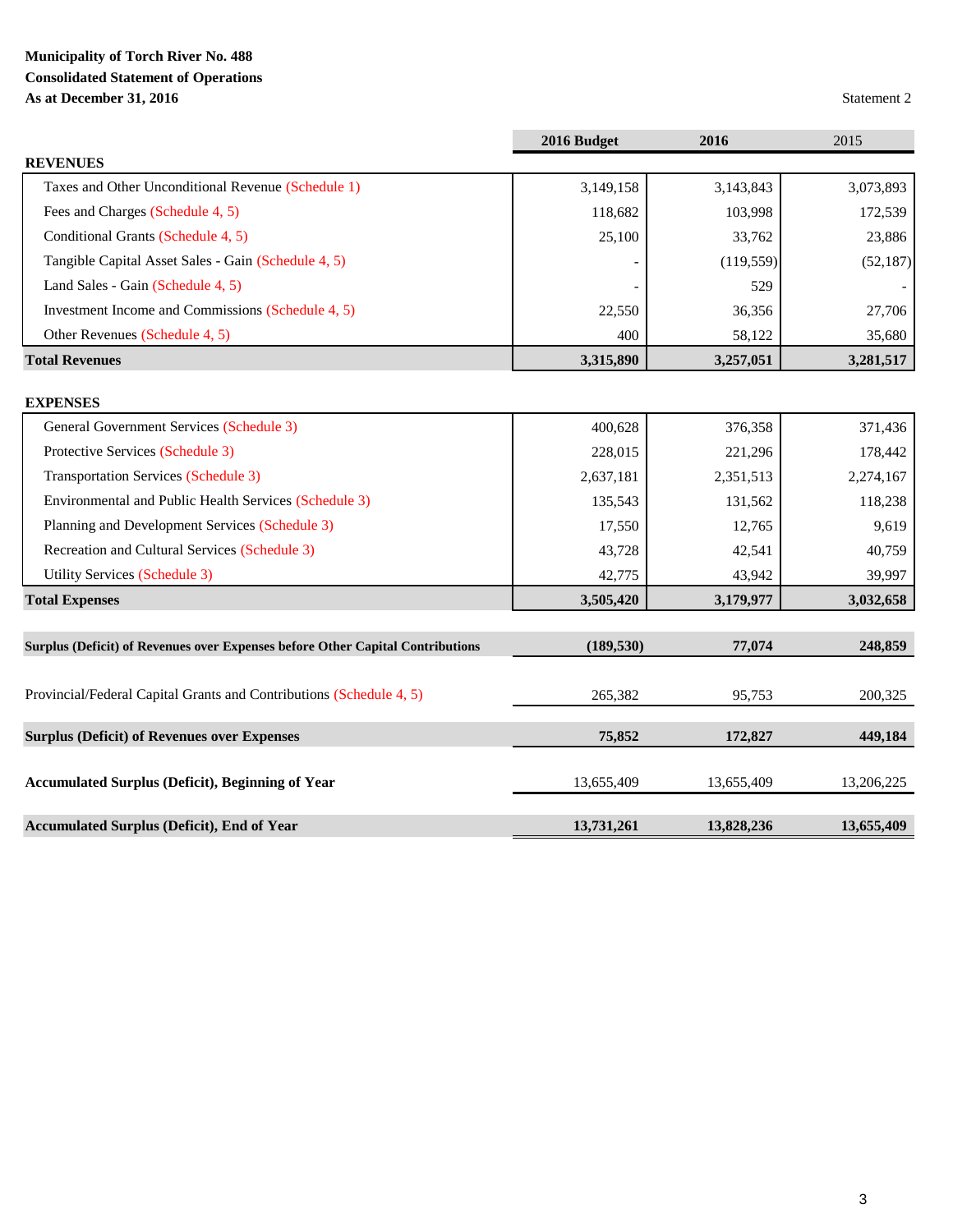# **Municipality of Torch River No. 488**

# **Consolidated Statement of Change in Net Financial Assets**

**As at December 31, 2016** Statement 3

|                                                                        | 2016 Budget | 2016       | 2015       |
|------------------------------------------------------------------------|-------------|------------|------------|
|                                                                        |             |            |            |
| <b>Surplus (Deficit)</b>                                               | 75,852      | 172,827    | 449,184    |
|                                                                        |             |            |            |
| (Acquisition) of tangible capital assets                               | (599, 100)  | (444, 216) | (587, 449) |
| Amortization of tangible capital assets                                | 640,603     | 640,603    | 610,580    |
| Proceeds on disposal of tangible capital assets                        |             | 122,500    | 183,500    |
| Loss (gain) on the disposal of tangible capital assets                 |             | 119,559    | 52,187     |
| Surplus (Deficit) of capital expenses over expenditures                | 41,503      | 438,446    | 258,818    |
|                                                                        |             |            |            |
| (Acquisition) of supplies inventories                                  | (300,000)   | (240,956)  | (307,709)  |
| (Acquisition) of prepaid expense                                       | (5,000)     | (4,550)    | (8,000)    |
| Consumption of supplies inventory                                      | 250,000     | 245,148    | 253,629    |
| Use of prepaid expense                                                 | 10,000      | 5,895      | 8,654      |
| Surplus (Deficit) of expenses of other non-financial over expenditures | (45,000)    | 5,537      | (53, 426)  |
|                                                                        |             |            |            |
| <b>Increase/Decrease in Net Financial Assets</b>                       | 72,355      | 616,810    | 654,576    |
|                                                                        |             |            |            |
| <b>Net Financial Assets (Debt) - Beginning of Year</b>                 | 3,414,090   | 3,414,090  | 2,759,514  |
|                                                                        |             |            |            |
| Net Financial Assets (Debt) - End of Year                              | 3,486,445   | 4,030,900  | 3,414,090  |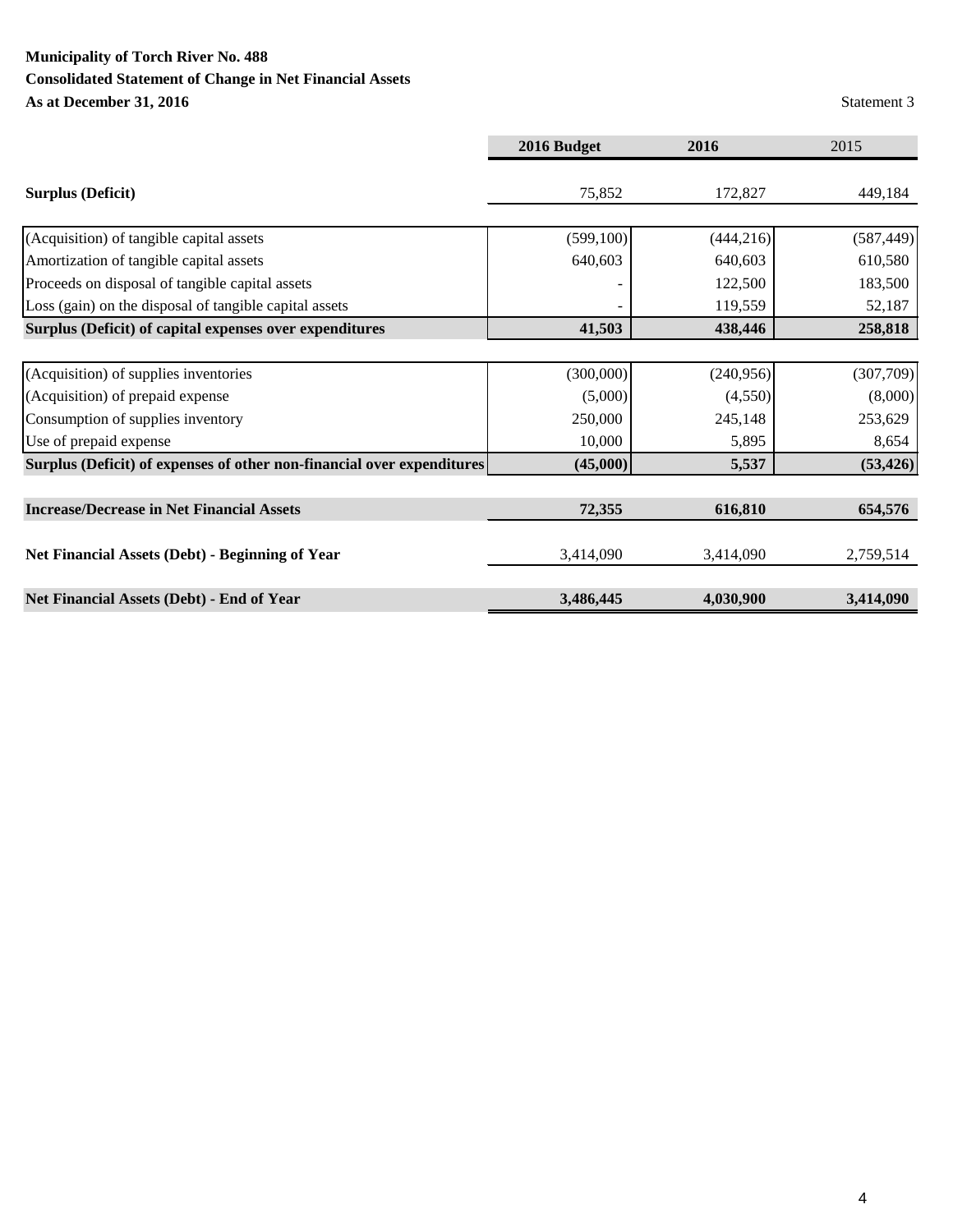# **Municipality of Torch River No. 488 Consolidated Statement of Cash Flow As at December 31, 2016** Statement 4

|                                                           | 2016       | 2015       |
|-----------------------------------------------------------|------------|------------|
| Cash provided by (used for) the following activities      |            |            |
| <b>Operating:</b>                                         |            |            |
| Surplus (Deficit)                                         | 172,827    | 449,184    |
| Amortization                                              | 640,603    | 610,580    |
| Loss (gain) on disposal of tangible capital assets        | 119,559    | 52,187     |
|                                                           | 932,989    | 1,111,951  |
| Change in assets/liabilities                              |            |            |
| Taxes Receivable - Municipal                              | 61,043     | (46,957)   |
| <b>Other Receivables</b>                                  | 7,980      | (22, 386)  |
| <b>Land for Resale</b>                                    | 525        | (6,600)    |
| <b>Other Financial Assets</b>                             |            |            |
| Accounts and Accrued Liabilities Payable                  | 90,771     | (20, 942)  |
| Deposits                                                  |            |            |
| <b>Deferred Revenue</b>                                   | 4,013      | 20,828     |
| <b>Accrued Landfill Costs</b>                             |            |            |
| <b>Liability for Contaminated Sites</b>                   |            |            |
| <b>Other Liabilities</b>                                  | (3,886)    |            |
| <b>Stock and Supplies</b>                                 | 4,192      | (54,080)   |
| Prepayments and Deferred Charges                          | 1,345      | 654        |
| <b>Other (Specify)</b>                                    |            |            |
| Cash provided by operating transactions                   | 1,098,972  | 982,468    |
| Capital:                                                  |            |            |
| Acquisition of capital assets                             | (444, 216) | (587, 449) |
| Proceeds from the disposal of capital assets              | 122,500    | 183,500    |
| Other capital                                             |            |            |
| Cash applied to capital transactions                      | (321, 716) | (403, 949) |
| <b>Investing:</b>                                         |            |            |
| Long-term investments                                     | (7,504)    | (1,370)    |
| Other investments                                         |            |            |
| Cash provided by (applied to) investing transactions      | (7,504)    | (1,370)    |
| <b>Financing:</b>                                         |            |            |
| Debt charges recovered                                    |            |            |
| Long-term debt issued                                     |            |            |
| Long-term debt repaid                                     |            |            |
| Other financing                                           |            |            |
| Cash provided by (applied to) financing transactions      |            |            |
| Change in Cash and Temporary Investments during the year  | 769,752    | 577,149    |
| <b>Cash and Temporary Investments - Beginning of Year</b> | 2,953,500  | 2,376,351  |
| <b>Cash and Temporary Investments - End of Year</b>       | 3,723,252  | 2,953,500  |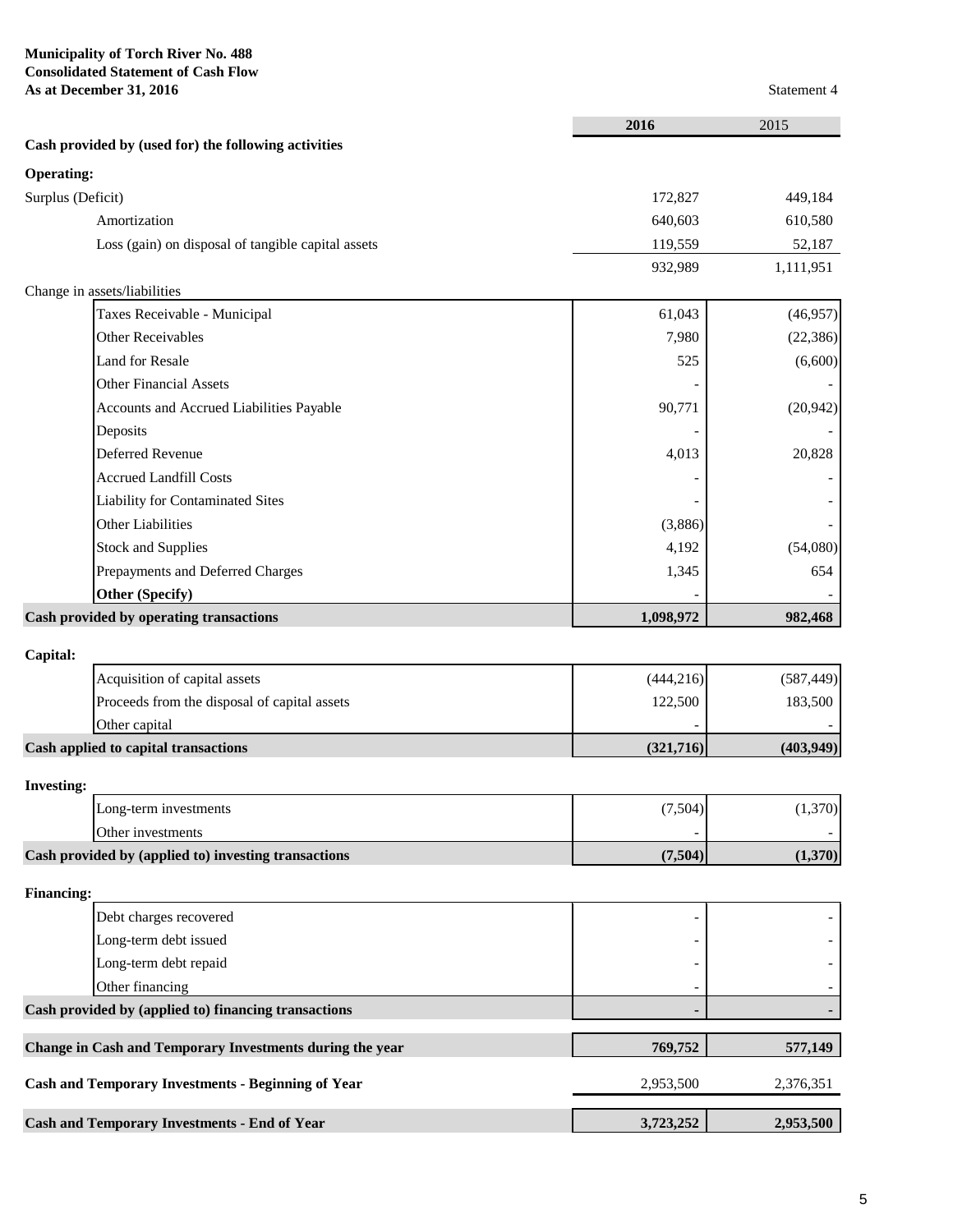### **1. Significant accounting policies**

The consolidated financial statements of the municipality are prepared by management in accordance with the local government accounting standards established by the Public Sector Accounting Board of the Accounting Standards Oversight Council. Significant aspects of the accounting policies are as follows:

**Basis of accounting:** The financial statements are prepared using the accrual basis of accounting. The accrual basis of accounting recognizes revenues as they become available and measurable; expenses are recognized as they are incurred and measurable as a result of the receipt of goods and services and the creation of a legal obligation to pay.

a) **Reporting Entity:** The financial statements consolidates the assets, liabilities and flow of resources of the municipality. The entity is comprised of all of the organizations that are owned or controlled by the municipality and are, therefore, accountable to the Council for the administration of their financial affairs and resources. Entities included in these financial statements are as follows:

Entity

All inter-organizational transactions and balances have been eliminated.

- b) **Collection of funds for other authorities:** Collection of funds by the municipality for the school board, municipal hail and conservation and development authorities are collected and remitted in accordance with relevant legislation.
- c) **Government Transfers:** Government transfers are the transfer of assets from senior levels of government that are not the result of an exchange transaction, are not expected to be repaid in the future, or the result of a direct financial return. Government transfers are recognized as revenue in the period that the events giving rise to the transfer occurred, as long as:
	- a) the transfers are authorized
	- b) any eligibility criteria have been met; and
	- c) reasonable estimates of the amounts can be made.

Unearned government transfer amounts received but not earned will be recorded as deferred revenue. Earned government transfer amounts not received will be recorded as an amount receivable.

- d) **Deferred Revenue -** Fees and charges: Certain user charges and fees are collected for which the related services have yet to be performed. Revenue is recognized in the period when the related expenses are incurred or services performed.
- e) **Local Improvement Charges:** Local improvement projects financed by frontage taxes recognize any prepayment charges as revenue in the period assessed.
- f) **Net Financial Assets:** Net Financial Assets at the end of an accounting period are the net amount of financial assets less liabilities outstanding. Financial assets represent items such as cash and those other assets on hand which could provide resources to discharge existing liabilities or finance future operations. These include realizable assets which are convertible to cash and not intended for consumption in the normal course of operations.
- g) **Non-financial assets:** Tangible capital and other non-financial assets are accounted for as assets by the government because they can be used to provide government services in future periods. These assets do not normally provide resources to discharge the liabilities of the government unless they are sold.
- h) **Appropriated Reserves:** Reserves are established at the discretion of Council to designate surplus for future operating and capital transactions. Amounts so designated are described on Schedule 8.
- i) **Property Tax Revenue:** Property tax revenue is based on assessments determined in accordance with Saskatchewan Legislation and the formulas, principles, and rules in the Saskatchewan Assessment Manual. Tax mill rates are established annually by council following the guidance of the Government of Saskatchewan. Tax revenues are recognized when the tax has been authorized by bylaw and the taxable event has occurred. Requisitions operate as a flow through and are excluded from municipal revenue.
- j) **Investments:** Portfolio investments are valued at the lower of cost, less any provisions for other than temporary impairment. Investments with terms longer than one year have been classified as other long-term investments concurrent with the nature of the investment. The long term investments in the Saskatchewan Association of Rural Municipalities - Self insurance fund are accounted for on the equity basis.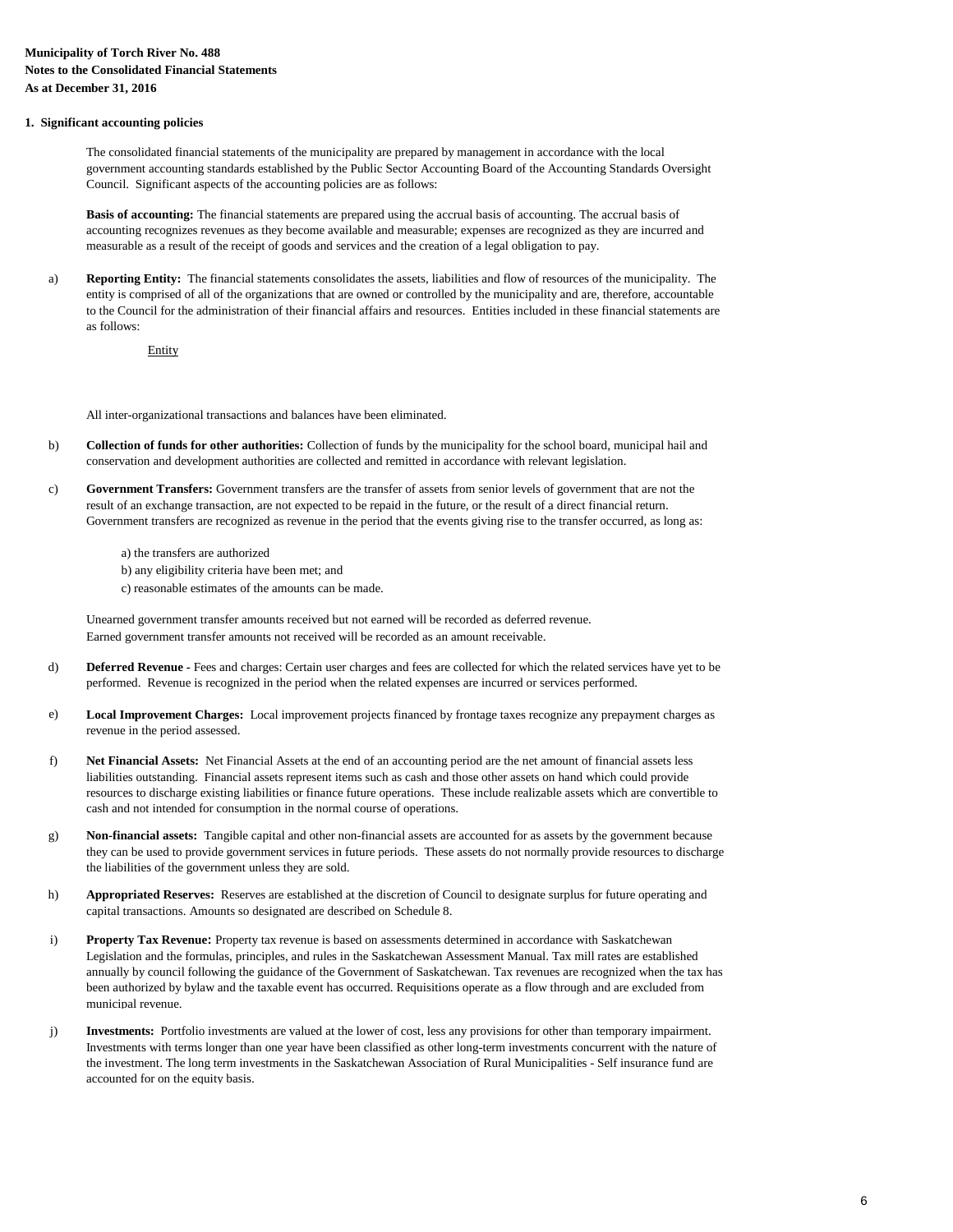### **1. Significant accounting policies - continued**

- k) **Inventories:** Inventories of materials and supplies expected to be used by the municipality are valued at the lower of cost or replacement cost. Inventories of land, materials and supplies held for resale are valued at the lower of cost or net realizable value. Cost is determined by the average cost method. Net realizable value is the estimated selling price in the ordinary course of business.
- l) **Tangible Capital Assets:** All tangible capital asset acquisitions or betterments made throughout the year are recorded at their acquisition cost. Initial costs for tangible capital assets that were acquired and developed prior to 2009 were obtained via historical cost information or using current fair market values discounted by a relevant inflation factor back to the point of acquisition. Donated tangible capital assets received are recorded at their fair market value at the date of contribution. The cost of these tangible capital assets less any residual value are amortized over the asset's useful life using the straight-line method of amortization. The tangible capital assets that are recognized at a nominal value are disclosed on Schedule 6. The municipality's tangible capital asset useful lives are estimated as follows:

| Asset                    | <b>Useful Life</b> |
|--------------------------|--------------------|
| General Assets           |                    |
| Land                     | Indefinite         |
| <b>Land Improvements</b> | $15 \text{ Yrs}$   |
| <b>Buildings</b>         | 40 Yrs             |
| Vehicles & Equipment     |                    |
| Vehicles                 | $10 \text{ Yrs}$   |
| Machinery and Equipment  | 5 to 20 Yrs        |

*Infrastructure Assets*

| <b>Infrastructure Assets</b>            |        |
|-----------------------------------------|--------|
| Water & Sewer                           | 40 Yrs |
| <b>Road Network Assets</b> 15 to 40 Yrs |        |

**Government contributions:** Government contributions for the acquisition of capital assets are reported as capital revenue and do not reduce the cost of the related asset.

**Works of Art:** Assets that have a historical or cultural significance, which include works of art, monuments and other cultural artifacts are not recognized as tangible capital assets because a reasonable estimate of future benefits associated with this property cannot be made.

**Capitalization of Interest:** The municipality does [*not* ] capitalize interest incurred while a tangible capital asset is under construction.

**Leases:** All leases are recorded on the financial statement as either a capital or operating lease. Any lease that transfers the majority of benefits and risk associated with the leased asset is classified as a capital lease. At the inception of a capital lease, an asset and a payment obligation are recorded at an amount equal to the lesser of the present value of the minimum lease payments and the asset's fair market value. Assets under capital leases are amortized on a [*amortization method* ] basis, over their estimated useful lives (*lease term* ). Any other lease not meeting the before mentioned criteria is classified as a operating lease and rental payments are expensed as incurred.

- **Landfill liability:** The Municipality of Torch River maintains a waste disposal site. Due tyo the uncertainty surrounding the useful life of the site, and the future closure and post-closure costs, the Municipality is unable to accurately estimate the future landfill liability. As such, no amount has been recorded as an asset or a liability. m)
- **Trust Funds:** Funds held in trust for others are neither included in the municipality's assets or equity. They are disclosed in Note [18]. n)
- o) **Employee benefit plans:** Contributions to the municipality's defined benefit plans are expensed when contributions are made. Under the defined benefit plan, the municipality's obligations are limited to their contributions.
- **Liability for Contaminated Sites:** Contaminated sites are a result of contamination being introduced into air, soil, water or sediment of a chemical, organic or radioactive material or live organism that exceeds an environmental standard. The liability is recorded net of any expected recoveries. A liability for remediation of contaminated sites is recognized when all the following criteria are met: p)
	- a) an environmental standard exists;
	- b) contamination exceeds the environmental standard;
	- c) The municipality:
		- i. is directly responsible; or
		- ii. accepts responsibility;
	- d) it is expected that future economic benefits will be given up; and
	- e) a reasonable estimate of the amount can be made.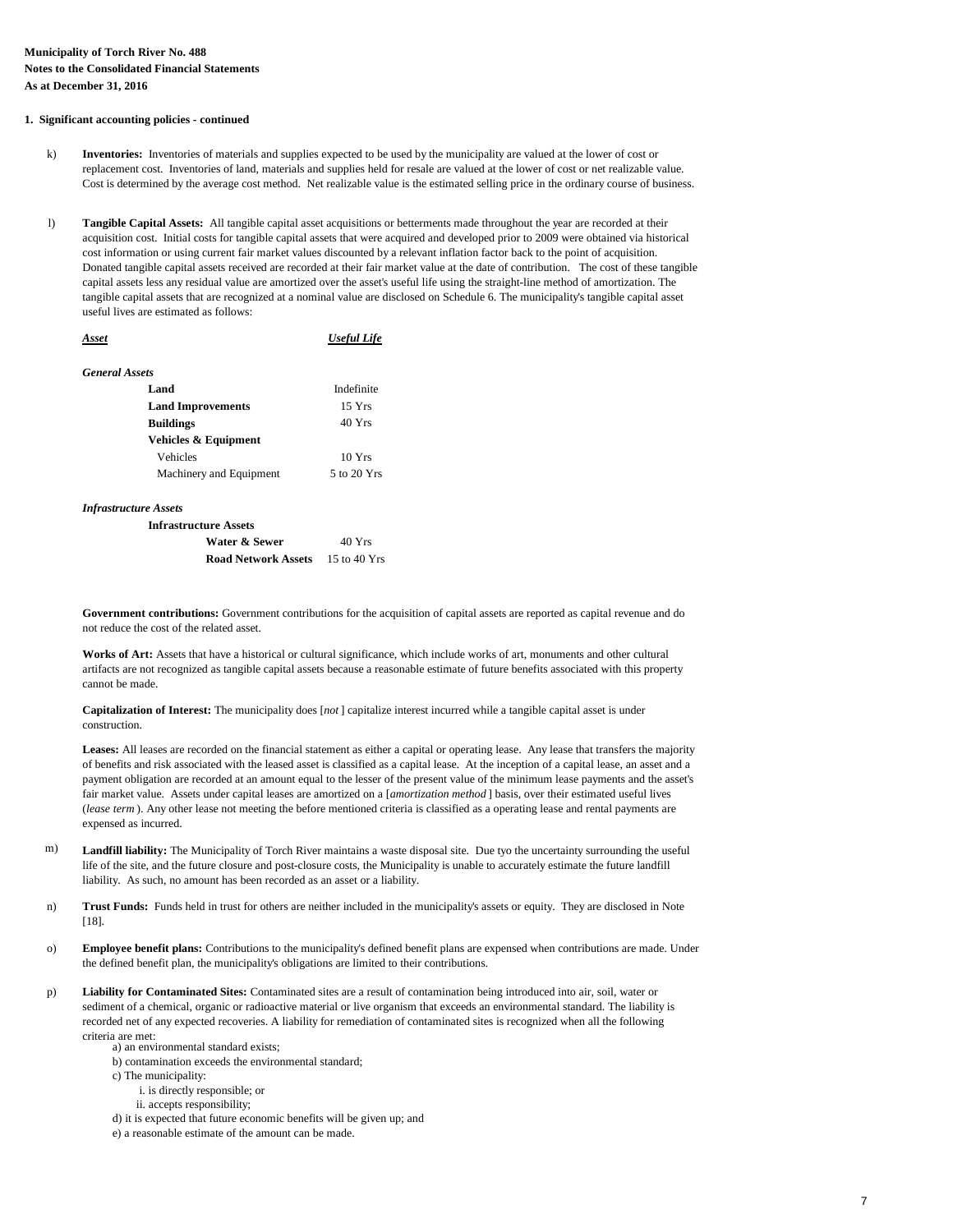# **Municipality of Torch River No. 488 Notes to the Consolidated Financial Statements As at December 31, 2016**

q) **Measurement Uncertainty:** The preparation of financial statements in conformity with generally accepted accounting principles requires management to make estimates and assumptions that affect the reported amount of assets and liabilities and disclosure of contingent assets and liabilities at the date of the financial statements, and the reported amounts of revenue and expenditures during the period. Accounts receivable are stated after evaluation as to their collectability and an appropriate allowance for doubtful accounts is provided where considered necessary.

The 'Opening Asset costs' of tangible capital assets have been estimated where actual costs were not available. The measurement of materials and supplies are based on estimates of volume and quality. Amortization is based on the estimated useful lives of tangible capital assets.

These estimates and assumptions are reviewed periodically and, as adjustments become necessary they are reported in earnings in the periods in which they become known.

r) **Basis of segmentation/Segment report:** The municipality follows the Public Sector Accounting Board's recommendations requiring financial information to be provided on a segmented basis. Municipal services have been segmented by grouping activities that have similar service objectives (by function). Revenues that are directly related to the costs of the function have been attributed to each segment. Interest is allocated to functions based on the purpose of specific borrowings.

The segments (functions) are as follows:

General Government: Provides for the administration of the municipality.

Protective Services: Comprised of expenses for Police and Fire protection.

Transportation Services: Responsible for the delivery of public works services related to the development and maintenance of roadway systems and street lighting.

Environmental and Public Health: The environmental segment provides waste disposal and other environmental services. The public health segment provides for expenses related to public health services in the municipality.

Planning and Development: Provides for neighbourhood development and sustainability.

Recreation and Culture: Provides for community services through the provision of recreation and leisure services.

Utility Services: Provides for delivery of water, collecting and treating of wastewater and providing collection and disposal of solid waste.

## **2. Cash and Temporary Investments 2016** 2015

| Cash                                        | 1,667,659 | 1,172,592 |
|---------------------------------------------|-----------|-----------|
| <b>Temporary Investments</b>                |           |           |
| <b>Restricted Cash</b>                      | 2,055,593 | 1,780,908 |
| <b>Total Cash and Temporary Investments</b> | 3,723,252 | 2,953,500 |

Cash and temporary investments include balances with banks, term deposits, marketable securities and short-term investments with maturities of three months or less. [Cash subject to restrictions that prevent its use for current purposes is included in restricted cash.]

| 3. Taxes Receivable - Municipal | 2016 | 2015 |
|---------------------------------|------|------|
|                                 |      |      |

| Municipal                           | - Current | 230,347 | 265,885  |  |
|-------------------------------------|-----------|---------|----------|--|
|                                     | - Arrears | 45,883  | 101,581  |  |
| - Less Allowance for Uncollectibles |           | 276,230 | 367,466  |  |
|                                     |           | (8,807) | (39,000) |  |
| Total municipal taxes receivable    |           | 267,423 | 328,466  |  |
|                                     |           |         |          |  |

| School<br>- Current                                                      | 44,005   | 50,107   |
|--------------------------------------------------------------------------|----------|----------|
| - Arrears                                                                | 7,189    | 22,604   |
| Total school taxes receivable                                            | 51,194   | 72,711   |
|                                                                          |          |          |
| Other                                                                    | 3,975    | 26,372   |
|                                                                          |          |          |
| Total taxes and grants in lieu receivable                                | 322,592  | 427,549  |
|                                                                          |          |          |
| Deduct taxes receivable to be collected on behalf of other organizations | (55,169) | (99,083) |
|                                                                          |          |          |
| <b>Total Taxes Receivable - Municipal</b>                                | 267,423  | 328,466  |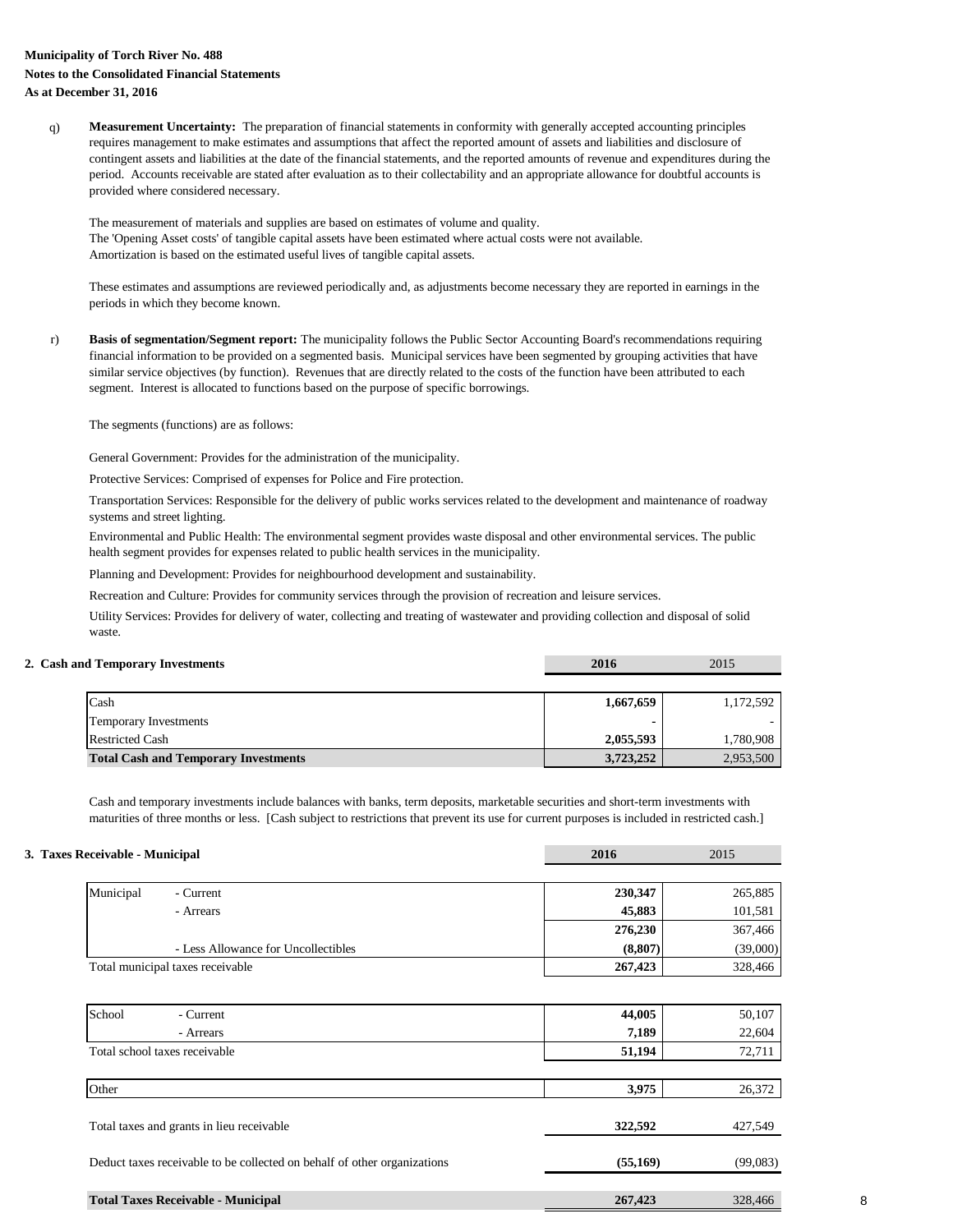# **Municipality of Torch River No. 488**

**Notes to the Consolidated Financial Statements As at December 31, 2016**

| 4. Other Accounts Receivable                              | 2016      | 2015      |
|-----------------------------------------------------------|-----------|-----------|
| <b>Federal Government</b>                                 | 34,614    | 43,442    |
| <b>Provincial Government</b>                              |           |           |
| <b>Local Government</b>                                   | 16,163    | 51,597    |
| Utility                                                   |           |           |
| Trade                                                     | 20,660    | 15,914    |
| Other - Insurance Proceeds, etc.                          | 46,323    | 1,987     |
| <b>Total Other Accounts Receivable</b>                    | 117,760   | 112,940   |
| Less: Allowance for Uncollectibles                        | (15,780)  | (2,980)   |
| <b>Net Other Accounts Receivable</b>                      | 101,980   | 109,960   |
| 5. Land for Resale                                        | 2016      | 2015      |
| Tax Title Property                                        | 68,273    | 66,220    |
| Allowance for market value adjustment                     | (58, 698) | (56, 120) |
| Net Tax Title Property                                    | 9,575     | 10,100    |
| Other Land                                                |           |           |
| Allowance for market value adjustment                     |           |           |
| Net Other Land                                            |           |           |
| <b>Total Land for Resale</b>                              | 9,575     | 10,100    |
| <b>6. Long-Term Investments</b>                           | 2016      | 2015      |
| Sask Assoc. of Rural Municipalities - Self Insurance Fund | 138,801   | 133,307   |
| <b>Torch River Rail</b>                                   | 25,000    | 25,000    |
| Pineland Co-op Equity                                     | 11,925    | 9,915     |
| <b>Total Long-Term Investments</b>                        | 175,726   | 168,222   |

The long term investments in the Saskatchewan Assocation of Rural Municipalities - Self Insurance Fund are accounted for on the equity basis.

Marketable securities are valued at the lower of cost and market value. Market value at [*date* ] was [*\$* ] ([*Prior Yea* r] - [*\$* ]).

[*Marketable securities/Portfolio investments*] represent investments in common shares [*of public companies*] and are stated at the lower of cost or market value. At year-end, cost was substantially the same as the quoted market value.

| <b>7. Debt Charges Recoverable</b>    | 2016 | 2015 |
|---------------------------------------|------|------|
|                                       |      |      |
| Current debt charges recoverable      |      |      |
| Non-current debt charges recoverable  |      |      |
|                                       |      |      |
| <b>Total Debt Charges Recoverable</b> |      |      |

The municipality has undertaken a project with [*describe nature of project and identify partners*]. The municipality assumed the long-term financing of [*\$ - amount*]; however [*\$ - amount*] plus interest at [*#* ]% is recoverable from [*name of municipality* ] with respect to this financing. Amounts are recoverable in annual principal instalments of [*\$* ] plus interest, and mature [*date* ].

Future debt charges recoverable are as follows:

| Year           | Principal | <b>Interest</b> | <b>Total</b> |
|----------------|-----------|-----------------|--------------|
| 2017           |           |                 |              |
| 2018           |           |                 | -            |
| 2019           |           |                 | -            |
| 2020           |           |                 | -            |
| 2021           |           |                 | -            |
| Thereafter     |           |                 |              |
| <b>Balance</b> | -         | -               | -            |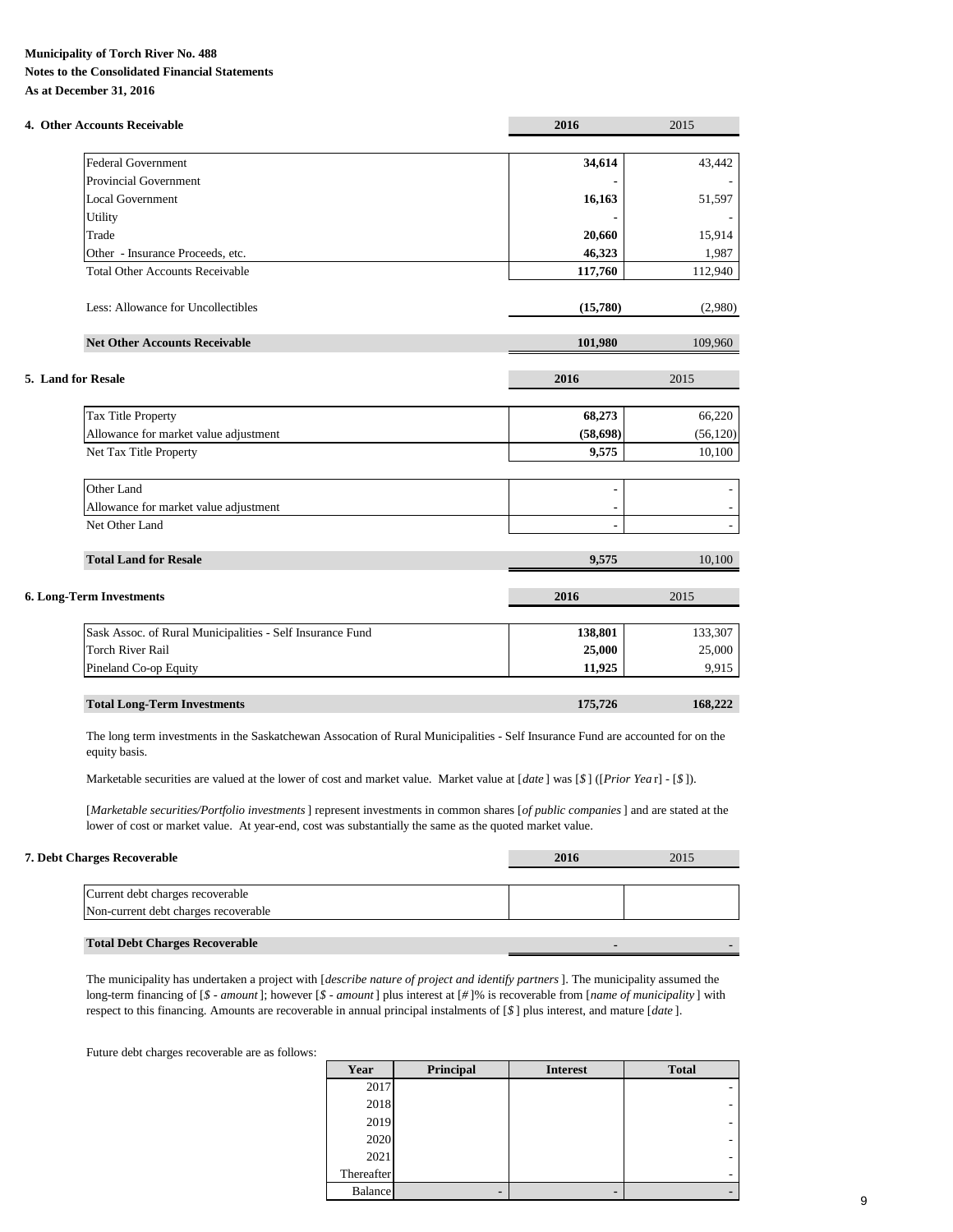### **Municipality of Torch River No. 488**

### **Notes to the Consolidated Financial Statements**

## **As at December 31, 2016**

### **8. Bank Indebtedness**

Bank indebtedness includes an operating loan amounting to [*\$* ] ([*prior year*] - [*\$* ]) and bearing interest at prime plus [*#* ]%. Assets pledged as collateral are [*describe assets*].

### **Credit Arrangements**

{Disclosure appropriate where lines of credit have been authorized, but nil amount is drawn at statement date} At [*date* ], the Municipality had lines of credit totaling [*\$* ], none of which were drawn. The following has been collateralized in connection with this line of credit:

-- General security agreement; and

-- Hypothecation of certain preferred shares (market value at [*date* ] of [*\$* ]).

### **9. Deferred Revenue**

|                               | 2016   | 2015   |
|-------------------------------|--------|--------|
| Overpaid tax                  | 24,691 | 20,399 |
| <b>Garrick Landfill</b>       |        | 369    |
| Licenses / Permits            | 150    | 60     |
| <b>Total Deferred Revenue</b> | 24,841 | 20,828 |

### **10. Accrued Landfill Costs**

|                                  | 4V 1 | 20 |  |
|----------------------------------|------|----|--|
|                                  |      |    |  |
| <b>Environmental Liabilities</b> |      |    |  |

[In [*year*] the municipality has accrued an overall liability for environmental matters in the amount of [*\$* ] (*prior year - \$* ) which represents management's best estimate of this liability. By their nature, these estimates are subject to measurement uncertainty and the effect on the consolidated financial statements of changes in such estimates in future periods could be significant.]

[Included in environmental liabilities is [*\$* ] (*prior year - \$* ) of the estimated total landfill closure and postclosure care expenses. The estimated liability for these expenses is recognized as the landfill site's capacity is used. Estimated total expenses represent the sum of the discounted future cash flows for closure and post-closure care activities discounted at the municipality's average long-term borrowing rate of [ *%*] (*prior year - %*).]

[Landfill closure and post-closure care requirements have been defined in accordance with the Environmental Act and include final covering and landscaping of the landfill, pumping of ground water, methane gas and leachate management, and ongoing environmental monitoring, site inspection and maintenance. The reported liability is based on estimates and assumptions with respect to events extending over a 100-year period using the best information available to management. Future events may result in significant changes to the estimated total expense, capacity used or total capacity and the estimated liability, and would be recognized prospectively, as a change in estimate, when applicable.]

### **11. Liability for Contaminated Sites**

The municipality recognizes and estimates a liability of [*\$* ] ([*prior year*] - [*\$* ]) for remediation of [*name of the contaminated sites*] using [*name of the valuation method* ]. The nature of the liability is [*description of the nature of the liability including the event of transaction creating the liability* ]. The assumptions used in estimating the liability include [*descriptions of assumptions and measurement basis used* ]. The amount of estimated recoveries is [*\$* ] ([*prior year*] - [*\$* ]).

*[Note: additional disclosure is required of the estimated total undiscounted expenditures and discount rate (when a net present value technique is used), as well as the reason for not recognizing a liability, if appropriate.]*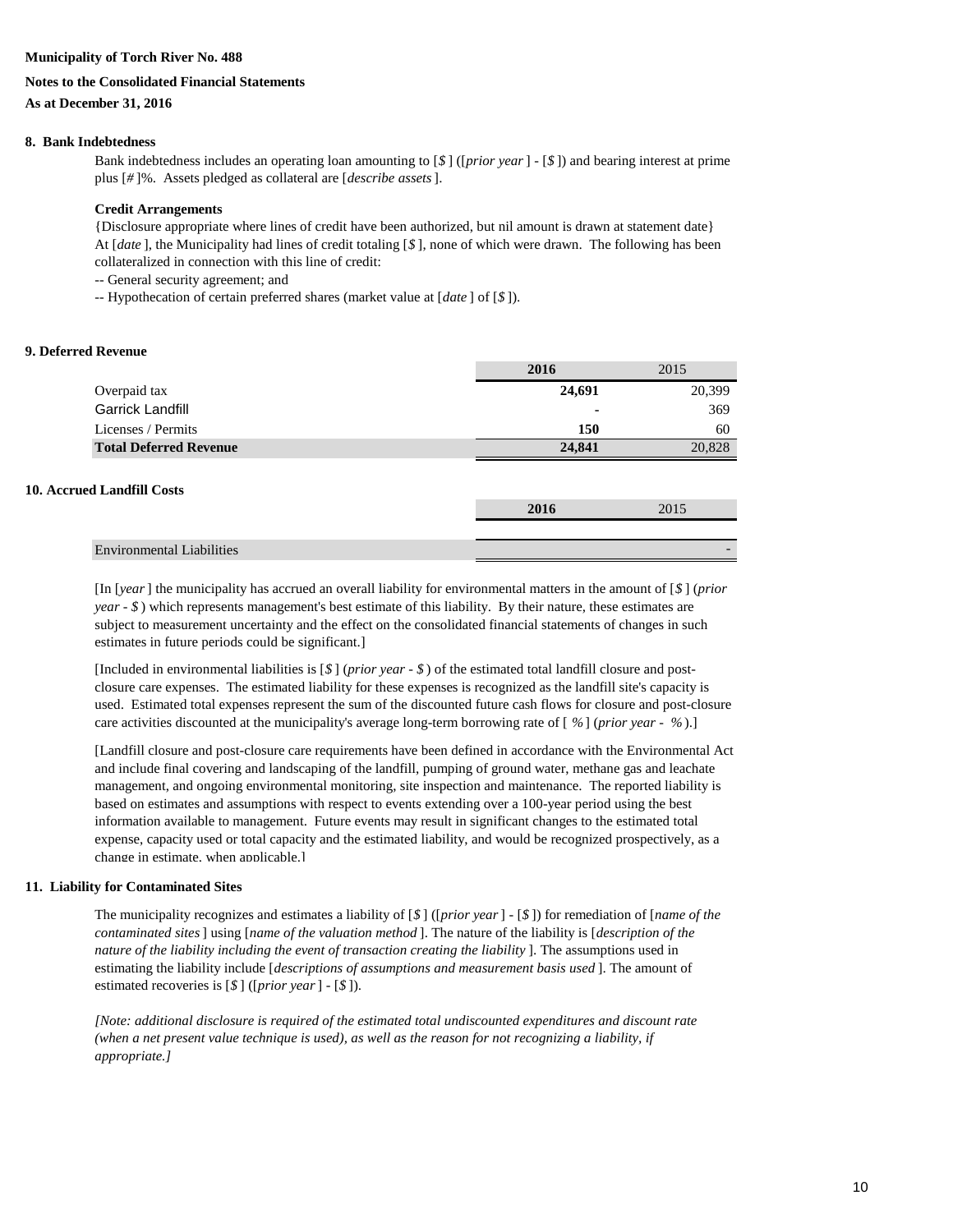# **Municipality of Torch River No. 488 Notes to the Consolidated Financial Statements As at December 31, 2016**

## **12. Long-Term Debt**

a) The debt limit of the municipality is \$2,442,659. The debt limit for a municipality is the total amount of the municipality's own source revenues for the preceding year (the *Municipalities Act* section 161(1)).

Debenture debt is repayable at [*describe terms including interest rates, repayment dates and amounts, and whether any amount is due on demand* ].

Future principal and interest payments are as follows:

| Year           | Principal | <b>Interest</b> | <b>Current Year Total</b> | <b>Prior Year Total</b> |
|----------------|-----------|-----------------|---------------------------|-------------------------|
| 2017           |           |                 |                           |                         |
| 2018           |           |                 | -                         |                         |
| 2019           |           |                 |                           |                         |
| 2020           |           |                 |                           |                         |
| 2021           |           |                 |                           |                         |
| Thereafter     |           |                 |                           |                         |
| <b>Balance</b> | -         | -               |                           |                         |

Bank loans are repayable [*describe terms including interest rates, repayment dates and amounts, and whether any amount is due on demand* ].

Future principal repayments are estimated as follows:

| Year           | <b>Principal</b> | <b>Interest</b> | <b>Current Year Total</b> | <b>Prior Year Total</b> |
|----------------|------------------|-----------------|---------------------------|-------------------------|
| 2017           |                  |                 |                           |                         |
| 2018           |                  |                 |                           |                         |
| 2019           |                  |                 |                           |                         |
| 2020           |                  |                 |                           |                         |
| 2021           |                  |                 |                           |                         |
| Thereafter     |                  |                 |                           |                         |
| <b>Balance</b> | -                |                 |                           |                         |

# **13. Lease Obligations**

Future minimum lease payments under the capital leases together with the balance of the obligation due under the capital leases are as follows:

| Year                             | <b>Payment Amount</b>               |  |  |  |  |
|----------------------------------|-------------------------------------|--|--|--|--|
| 2017                             |                                     |  |  |  |  |
| 2018                             |                                     |  |  |  |  |
| 2019                             |                                     |  |  |  |  |
| 2020                             |                                     |  |  |  |  |
| 2021                             |                                     |  |  |  |  |
| Thereafter                       |                                     |  |  |  |  |
|                                  | Total future minimum lease payments |  |  |  |  |
|                                  | Amounts representing interest at a  |  |  |  |  |
| weighted average rate of<br>$\%$ |                                     |  |  |  |  |
| Capital Lease Liability          |                                     |  |  |  |  |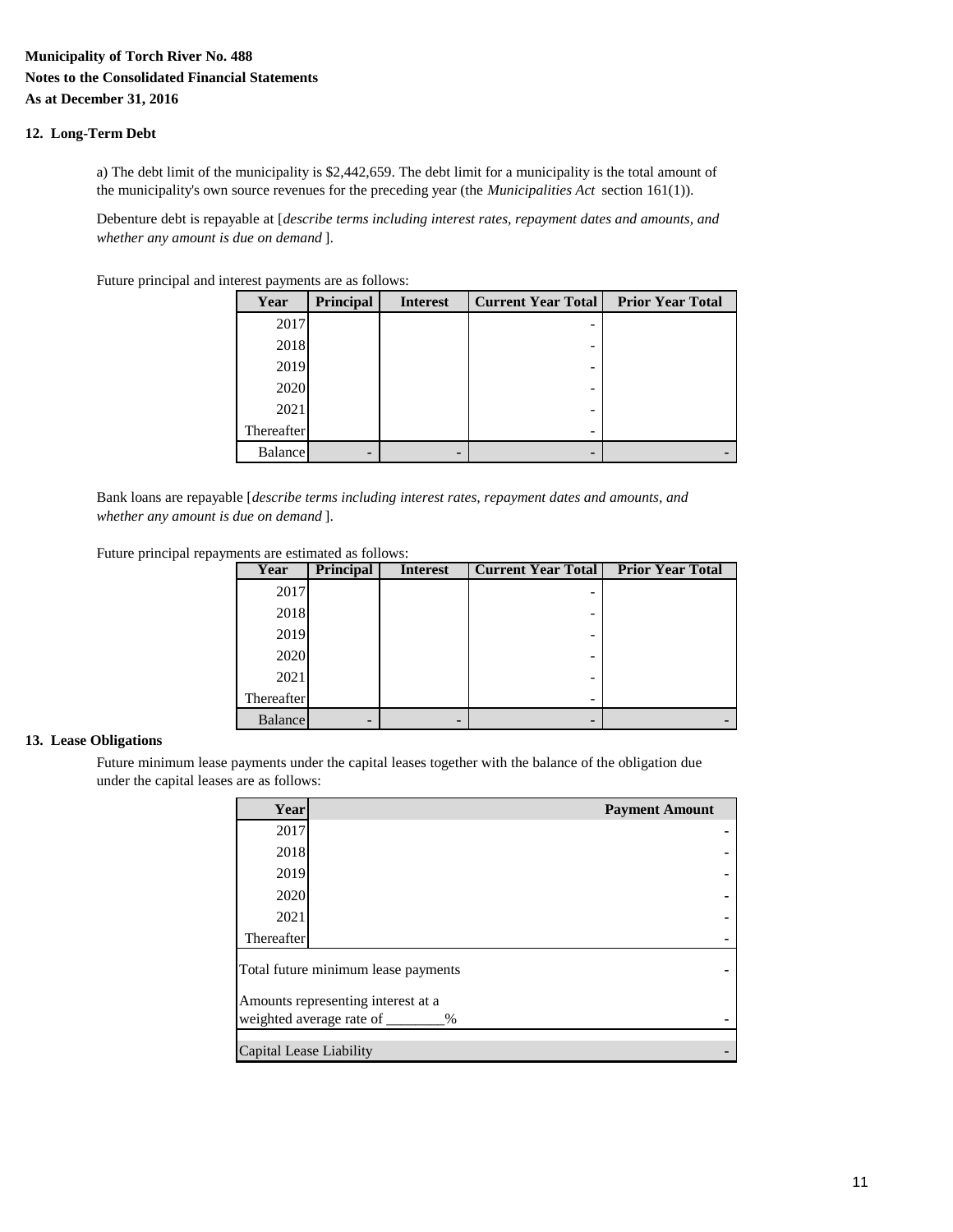# **14. Other Non-financial Assets 2016** 2015

(*List if any* )

### **15. Contingent Liabilities**

The municipality is contingently liable under terms of the Saskatchewan Association of Rural Municipalities Self-Insurance Plan for its proportionate share of claims and future claims in excess of the Plan's reserve fund.

The municipality is also contingently liable for the following:

(*List if any* )

### **16. Tangible Capital Assets**

In 2016 tangible capital assets were originally used in transportation services were transferred to environmental health services. Opening asset costs and accumulated amortization costs for transportation and environment health have been changed to reflect the change in usage.

### **17. Pension Plan**

The contributions to MEPP by the participating employers are not segregated in separate accounts or restricted to provide benefits to the employees of a particular employer. As a result, individual employers are not able to identify their share of the underlying assets and liabilities, and the net pension assets or liabilities for this plan are not recognized in these financial statements. In accordance with Public Sector Accounting (PSAB) standards, the plan is accounted for as a defined contribution plan whereby the municipality's contributions are expensed when due.

The MEPP is funded by employer and employee contributions at rates set by the Municipal Employees' Pension Commission.

Every three years, an actuarial valuation is perfomed to assess the financial position of the plan and the adequency of plan funding. An actuarilly determined deficiency is the responsibility of the participating employers and employees which could affect future contribution rates and/or benefits.

The contributions to the MEPP by the participating employers are not segregated in separate accounts or restricted to provide benefits to the employees of a particular employer. As a result, individual employers are not able to identify their share of the underlying assets and liabilities, and the net pension assets or liabilities for this plan are not recognized in these financial statements. In accordance with PSAB requirements, the plan is accounted for as a defined contribution plan whereby the municipality's contributions are expensed when due.

### Details of the MEPP are as follows:

|                                                 | 2016            |    | 2015           |
|-------------------------------------------------|-----------------|----|----------------|
| Number of active Municipality members           | 21              |    | $11 - 18$      |
| Member contribution rate (percentage of salary) | 8.15            |    | 8.15%          |
| Municipality contribution rate                  | 8.15            |    | 8.15%          |
| Member contributions for the year               | 67,432          |    | 63,904         |
| Municipality contributions for the year         | 67,432          |    | 63,904         |
| Actuarial valuation date                        | December-31-15  |    | December-31-14 |
| Plan Assets                                     | \$<br>2,148,676 | -S | 2,006,587      |
| <b>Plan Liabilities</b>                         | $-1,831,743$    |    | $-1,672,585$   |
| Plan Surplus (Deficit)                          | \$<br>316,933   | -S | 334,002        |

### **18. Comparative Figures**

Prior year comparative figures have been restated to conform to the current year's presentation.

### **19. Trusts Administered by the Municipality**

A summary of trust fund activity by the municipality during the year is as follows: [*Description of Trust i.e. Cemetery* ]

Balance - Beginning of Year Revenue (*Specify* ) Interest revenue Expenditure (*Specify* ) **Balance - End of Year** 

**Current Year Total** Prior Year Total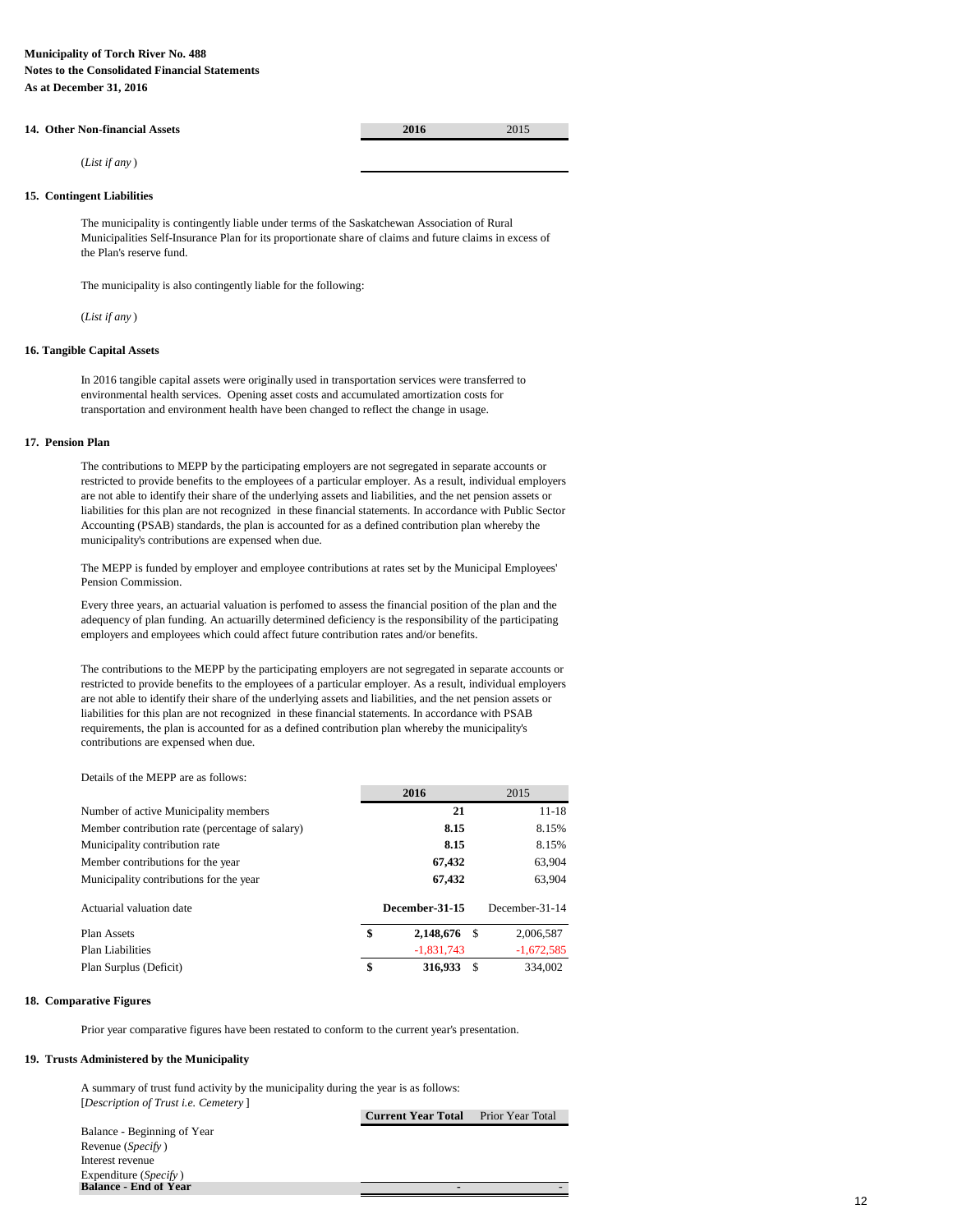**Municipality of Torch River No. 488**

# **Schedule of Taxes and Other Unconditional Revenue**

**As at December 31, 2016** Schedule 1

|                                                   | 2016 Budget | 2016      | 2015      |
|---------------------------------------------------|-------------|-----------|-----------|
| <b>TAXES</b>                                      |             |           |           |
| General municipal tax levy                        | 2,342,243   | 2,334,505 | 2,272,983 |
| Abatements and adjustments                        | (8,000)     | (11, 615) | (6,538)   |
| Discount on current year taxes                    | (81,962)    | (84, 382) | (81, 594) |
| <b>Net Municipal Taxes</b>                        | 2,252,281   | 2,238,508 | 2,184,851 |
| Potash tax share                                  |             |           |           |
| Trailer license fees                              |             |           |           |
| Penalties on tax arrears                          | 15,750      | 23,081    | 26,897    |
|                                                   |             |           |           |
| Special tax levy                                  |             |           |           |
| Other - Fire levies                               | 114,478     | 117,812   | 113,066   |
| <b>Total Taxes</b>                                | 2,382,509   | 2,379,401 | 2,324,814 |
|                                                   |             |           |           |
| <b>UNCONDITIONAL GRANTS</b>                       |             |           |           |
| Equalization (Revenue Sharing)                    | 729,947     | 729,947   | 714,458   |
| <b>Organized Hamlet</b>                           | 8,625       | 8,625     | 8,481     |
| <b>Total Unconditional Grants</b>                 | 738,572     | 738,572   | 722,939   |
|                                                   |             |           |           |
| <b>GRANTS IN LIEU OF TAXES</b>                    |             |           |           |
| Federal                                           | 796         | 788       | 763       |
| Provincial                                        |             |           |           |
| S.P.C. Electrical                                 |             |           |           |
| <b>SaskEnergy Gas</b>                             |             |           |           |
| <b>TransGas</b>                                   |             |           |           |
| <b>Central Services</b>                           |             |           |           |
| <b>SaskTel</b>                                    |             |           |           |
| Other - Pastures, Hamlets                         | 27,281      | 25,082    | 25,377    |
| Local/Other                                       |             |           |           |
| <b>Housing Authority</b>                          |             |           |           |
| C.P.R. Mainline                                   |             |           |           |
| <b>Treaty Land Entitlement</b><br>Other (Specify) |             |           |           |
|                                                   |             |           |           |
| <b>Other Government Transfers</b>                 |             |           |           |
| S.P.C. Surcharge                                  |             |           |           |
| <b>Sask Energy Surcharge</b><br>Other (Specify)   |             |           |           |
|                                                   |             |           |           |
| <b>Total Grants in Lieu of Taxes</b>              | 28,077      | 25,870    | 26,140    |
| TOTAL TAXES AND OTHER UNCONDITIONAL REVENUE       | 3,149,158   | 3,143,843 | 3,073,893 |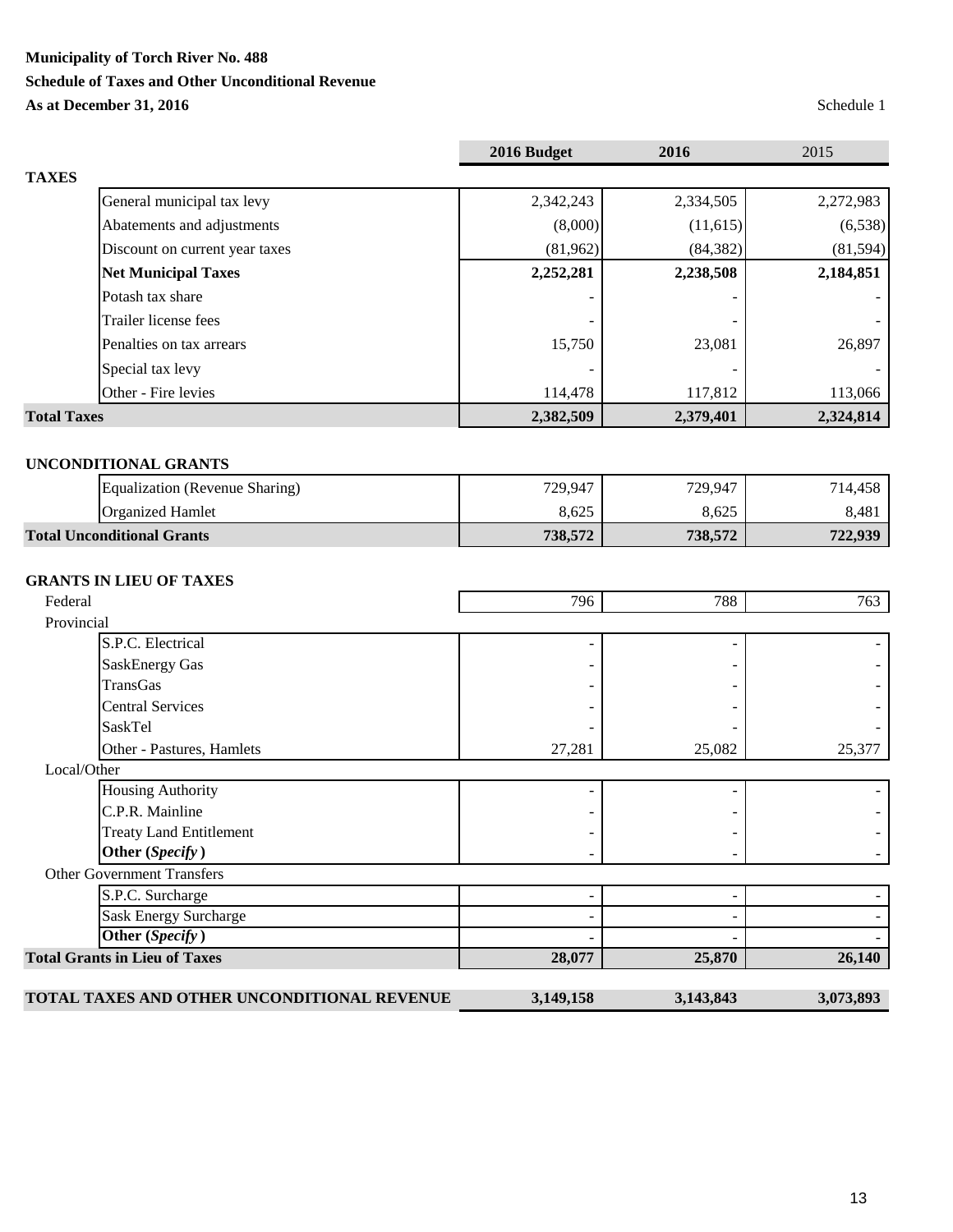|                                                   | 2016 Budget | 2016                     | 2015   |
|---------------------------------------------------|-------------|--------------------------|--------|
| <b>GENERAL GOVERNMENT SERVICES</b>                |             |                          |        |
| <b>Operating</b>                                  |             |                          |        |
| Other Segmented Revenue                           |             |                          |        |
| Fees and Charges                                  |             |                          |        |
| - Custom work                                     |             |                          |        |
| - Sales of supplies                               | 3,000       | 3,713                    | 4,281  |
| - Other - Tax certificates, permits, rentals      | 15,800      | 18,635                   | 21,990 |
| <b>Total Fees and Charges</b>                     | 18,800      | 22,348                   | 26,271 |
| - Tangible capital asset sales - gain (loss)      |             |                          |        |
| - Land sales - gain                               |             | 529                      |        |
| - Investment income and commissions               | 22,550      | 36,356                   | 27,706 |
| - Other - WCB rebate                              | 400         | 13,949                   |        |
| <b>Total Other Segmented Revenue</b>              | 41,750      | 73,182                   | 53,977 |
| <b>Conditional Grants</b>                         |             |                          |        |
| - Student Employment                              |             |                          |        |
| - Other (Specify)                                 |             | $\overline{\phantom{0}}$ | 6,679  |
| <b>Total Conditional Grants</b>                   |             |                          | 6,679  |
| <b>Total Operating</b>                            | 41,750      | 73,182                   | 60,656 |
| Capital                                           |             |                          |        |
| <b>Conditional Grants</b>                         |             |                          |        |
| - Federal Gas Tax                                 |             |                          |        |
| - Canada/Sask Municipal Rural Infrastructure Fund |             |                          |        |
| - Provincial Disaster Assistance                  |             |                          |        |
| - Other (Specify)                                 |             |                          |        |
| <b>Total Capital</b>                              |             |                          |        |
| <b>Total General Government Services</b>          | 41,750      | 73,182                   | 60,656 |
|                                                   |             |                          |        |
| PROTECTIVE SERVICES                               |             |                          |        |
| <b>Operating</b>                                  |             |                          |        |

| Other Segmented Revenue                      |     |        |
|----------------------------------------------|-----|--------|
| Fees and Charges                             |     |        |
| - Mutual Aid Fees                            |     | 8,930  |
| - Other - Fines, Fire Fees                   | 498 | 47,253 |
| <b>Total Fees and Charges</b>                | 498 | 56,183 |
| - Tangible capital asset sales - gain (loss) |     |        |
| - Other (Specify)                            |     |        |
| <b>Total Other Segmented Revenue</b>         | 498 | 56,183 |
| <b>Conditional Grants</b>                    |     |        |
| - Student Employment                         |     |        |
| - Local government                           |     |        |
| - Other (Specify)                            |     |        |
| <b>Total Conditional Grants</b>              |     |        |
| <b>Total Operating</b>                       | 498 | 56,183 |
| Capital                                      |     |        |
| <b>Conditional Grants</b>                    |     |        |
| - Federal Gas Tax                            |     |        |
| - Provincial Disaster Assistance             |     |        |
| - Local government                           |     |        |
| - Other (Specify)                            |     |        |
| <b>Total Capital</b>                         |     |        |
| <b>Total Protective Services</b>             | 498 | 56,183 |
|                                              |     | 14     |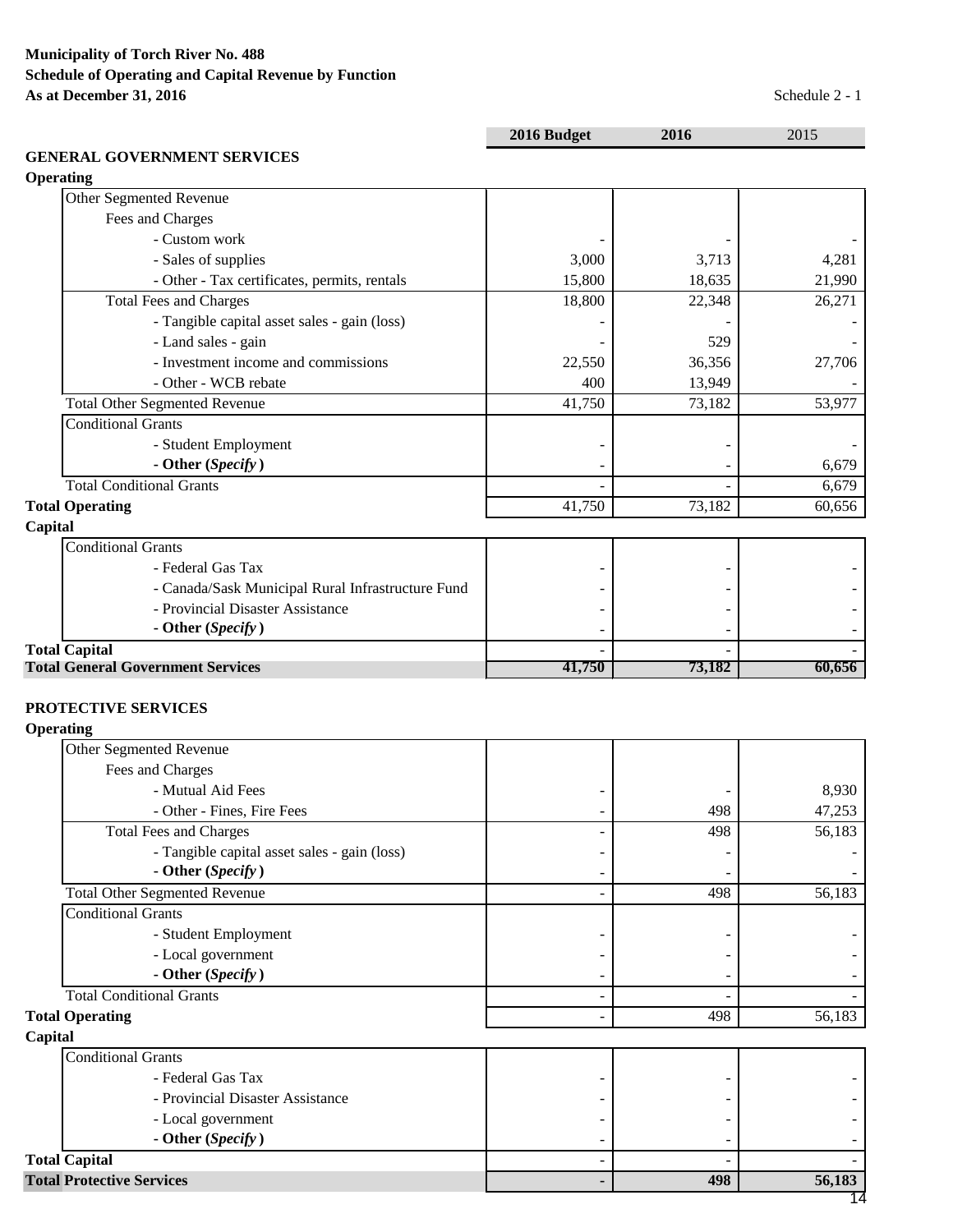|                                               | 2016 Budget | 2016       | 2015      |
|-----------------------------------------------|-------------|------------|-----------|
| <b>TRANSPORTATION SERVICES</b>                |             |            |           |
| <b>Operating</b>                              |             |            |           |
| Other Segmented Revenue                       |             |            |           |
| Fees and Charges                              |             |            |           |
| - Custom work                                 | 200         | 4,831      | 10,822    |
| - Sales of supplies                           | 26,000      | 9,002      | 2,539     |
| - Road Maintenance and Restoration Agreements | 25,000      | 14,362     | 25,277    |
| - Frontage                                    |             |            |           |
| - Other (Specify)                             |             |            |           |
| <b>Total Fees and Charges</b>                 | 51,200      | 28,195     | 38,638    |
| - Tangible capital asset sales - gain (loss)  |             | (119, 559) | (52, 187) |
| - Other - Insurance proceeds, MEPP Refund     |             | 43,520     | 35,000    |
| <b>Total Other Segmented Revenue</b>          | 51,200      | (47, 844)  | 21,451    |
| <b>Conditional Grants</b>                     |             |            |           |
| - MREP (CTP)                                  |             |            |           |
| - Student Employment                          |             |            |           |
| - Other - SaskWater                           | 6,600       | 6,600      | 6,800     |
| <b>Total Conditional Grants</b>               | 6,600       | 6,600      | 6,800     |
| <b>Total Operating</b>                        | 57,800      | (41, 244)  | 28,251    |
| Capital                                       |             |            |           |
| <b>Conditional Grants</b>                     |             |            |           |
| - Federal Gas Tax                             | 83,382      | 85,437     | 83,382    |
| - MREP                                        | 182,000     | 10,316     | 116,943   |
| - Provincial Disaster Assistance              |             |            |           |
| - Other (Specify)                             |             |            |           |
| <b>Total Capital</b>                          | 265,382     | 95,753     | 200,325   |
| <b>Total Transportation Services</b>          | 323,182     | 54,509     | 228,576   |

# **ENVIRONMENTAL AND PUBLIC HEALTH SERVICES**

**Operating**

| <b>Total Environmental and Public Health Services</b>             | 50,582 | 56,434 | 42,679 |
|-------------------------------------------------------------------|--------|--------|--------|
| <b>Total Capital</b>                                              |        |        |        |
| - Other (Specify)                                                 |        |        |        |
| - Provincial Disaster Assistance                                  |        |        |        |
| - TAPD (Transit Assistance for Persons with Disabilities)         |        |        |        |
| - Federal Gas Tax                                                 |        |        |        |
| <b>Conditional Grants</b>                                         |        |        |        |
| Capital                                                           |        |        |        |
| <b>Total Operating</b>                                            | 50,582 | 56,434 | 42,679 |
| <b>Total Conditional Grants</b>                                   | 18,500 | 27,162 | 10,407 |
| - Other - Pest Control, Cemetary Donations, etc                   | 18,500 | 27,162 | 10,407 |
| - Local government                                                |        |        |        |
| - TAPD (Transit Assistance for Persons with Disabilities)         |        |        |        |
| - Student Employment                                              |        |        |        |
| <b>Conditional Grants</b>                                         |        |        |        |
| <b>Total Other Segmented Revenue</b>                              | 32,082 | 29,272 | 32,272 |
| - Tangible capital asset sales - gain (loss)<br>- Other (Specify) |        |        |        |
| <b>Total Fees and Charges</b>                                     | 32,082 | 29,272 | 32,272 |
| - Other (Specify)                                                 |        |        |        |
| Fees and Charges<br>- Waste and Disposal Fees                     | 32,082 | 29,272 | 32,272 |
| Other Segmented Revenue                                           |        |        |        |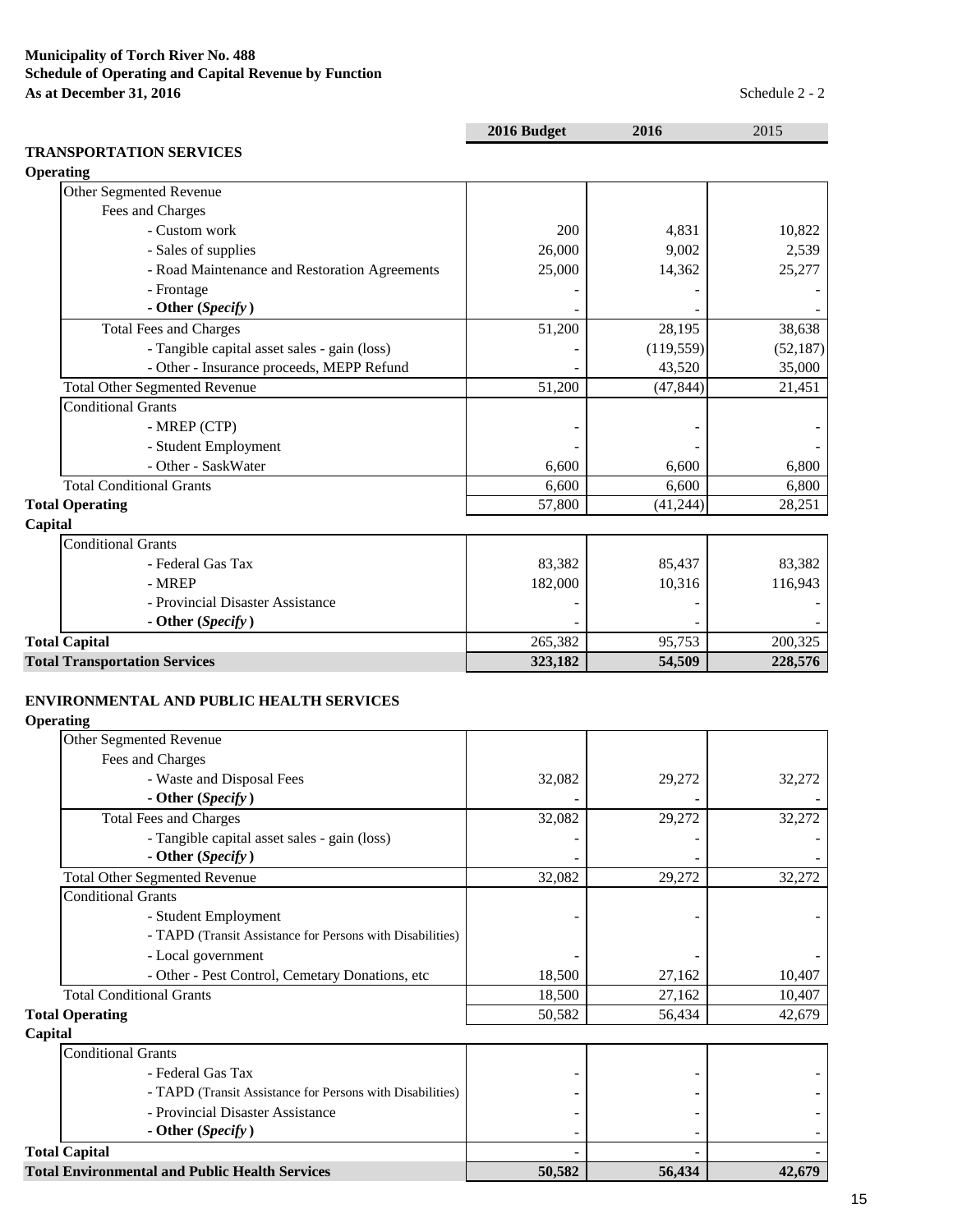|                                                | 2016 Budget | 2016  | 2015  |
|------------------------------------------------|-------------|-------|-------|
| PLANNING AND DEVELOPMENT SERVICES              |             |       |       |
| <b>Operating</b>                               |             |       |       |
| Other Segmented Revenue                        |             |       |       |
| Fees and Charges                               |             |       |       |
| - Maintenance and Development Charges          | 2,400       | 8,260 | 3,240 |
| - Other (Specify)                              |             |       |       |
| <b>Total Fees and Charges</b>                  | 2,400       | 8,260 | 3,240 |
| - Tangible capital asset sales - gain (loss)   |             |       |       |
| - Other - Public reserve                       |             | 653   | 680   |
| <b>Total Other Segmented Revenue</b>           | 2,400       | 8,913 | 3,920 |
| <b>Conditional Grants</b>                      |             |       |       |
| - Student Employment                           |             |       |       |
| - Other (Specify)                              |             |       |       |
| <b>Total Conditional Grants</b>                |             |       |       |
| <b>Total Operating</b>                         | 2,400       | 8,913 | 3,920 |
| Capital                                        |             |       |       |
| <b>Conditional Grants</b>                      |             |       |       |
| - Federal Gas Tax                              |             |       |       |
| - Provincial Disaster Assistance               |             |       |       |
| - Other (Specify)                              |             |       |       |
| <b>Total Capital</b>                           |             |       |       |
| <b>Total Planning and Development Services</b> | 2,400       | 8,913 | 3,920 |

# **RECREATION AND CULTURAL SERVICES**

**Operating**

| Other Segmented Revenue                                           |  |  |
|-------------------------------------------------------------------|--|--|
| Fees and Charges                                                  |  |  |
| - Other (Specify)                                                 |  |  |
| <b>Total Fees and Charges</b>                                     |  |  |
| - Tangible capital asset sales - gain (loss)<br>- Other (Specify) |  |  |
| <b>Total Other Segmented Revenue</b>                              |  |  |
| <b>Conditional Grants</b>                                         |  |  |
| - Student Employment                                              |  |  |
| - Local government                                                |  |  |
| - Donations                                                       |  |  |
| - Other (Specify)                                                 |  |  |
| <b>Total Conditional Grants</b>                                   |  |  |
| <b>Total Operating</b>                                            |  |  |
| Capital                                                           |  |  |
| <b>Conditional Grants</b>                                         |  |  |
| - Federal Gas Tax                                                 |  |  |
| - Local government                                                |  |  |
| - Provincial Disaster Assistance                                  |  |  |
| - Other (Specify)                                                 |  |  |
| <b>Total Capital</b>                                              |  |  |
| <b>Total Recreation and Cultural Services</b>                     |  |  |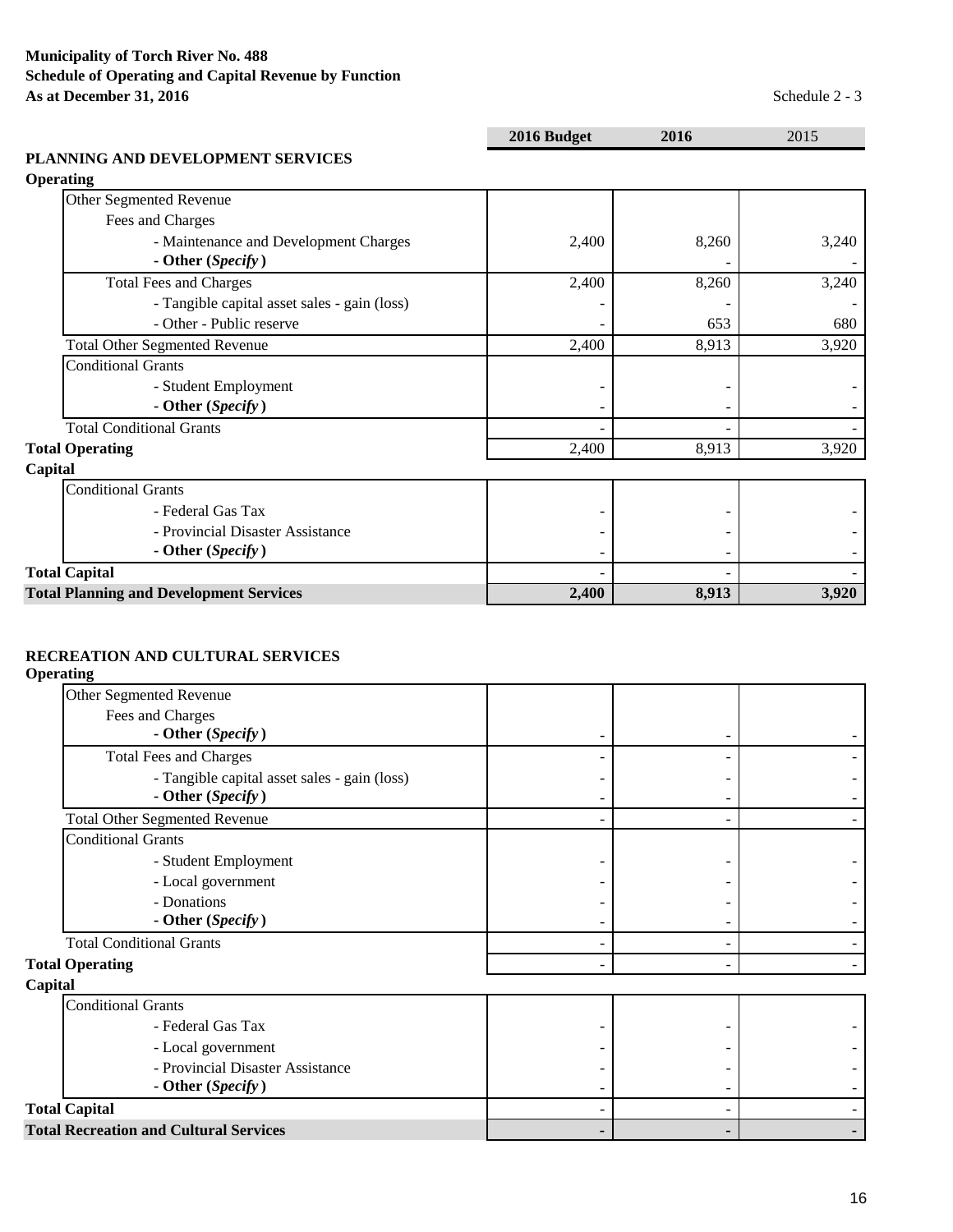|                                                 | 2016 Budget | 2016    | 2015    |
|-------------------------------------------------|-------------|---------|---------|
| <b>UTILITY SERVICES</b><br>Operating            |             |         |         |
| Other Segmented Revenue                         |             |         |         |
| Fees and Charges                                |             |         |         |
| - Water                                         | 14,200      | 15,425  | 15,935  |
| - Sewer                                         |             |         |         |
| - Other (Specify)                               |             |         |         |
| <b>Total Fees and Charges</b>                   | 14,200      | 15,425  | 15,935  |
| - Tangible capital asset sales - gain (loss)    |             |         |         |
| - Other (Specify)                               |             |         |         |
| <b>Total Other Segmented Revenue</b>            | 14,200      | 15,425  | 15,935  |
| <b>Conditional Grants</b>                       |             |         |         |
| - Student Employment                            |             |         |         |
| - Other (Specify)                               |             |         |         |
| <b>Total Conditional Grants</b>                 |             |         |         |
| <b>Total Operating</b>                          | 14,200      | 15,425  | 15,935  |
| Capital                                         |             |         |         |
| <b>Conditional Grants</b>                       |             |         |         |
| - Federal Gas Tax                               |             |         |         |
| - New Building Canada Fund (SCF, NRP)           |             |         |         |
| - Clean Water and Wastewater Fund               |             |         |         |
| - Provincial Disaster Assistance                |             |         |         |
| - Other - Snowden Ditching                      |             |         |         |
| <b>Total Capital</b>                            |             |         |         |
| <b>Total Utility Services</b>                   | 14,200      | 15,425  | 15,935  |
| TOTAL OPERATING AND CAPITAL REVENUE BY FUNCTION | 432,114     | 208,961 | 407,949 |
| <b>SUMMARY</b>                                  |             |         |         |
| <b>Total Other Segmented Revenue</b>            | 141,632     | 79,446  | 183,738 |
| <b>Total Conditional Grants</b>                 | 25,100      | 33,762  | 23,886  |
| <b>Total Capital Grants and Contributions</b>   | 265,382     | 95,753  | 200,325 |
| TOTAL OPERATING AND CAPITAL REVENUE BY FUNCTION | 432,114     | 208,961 | 407,949 |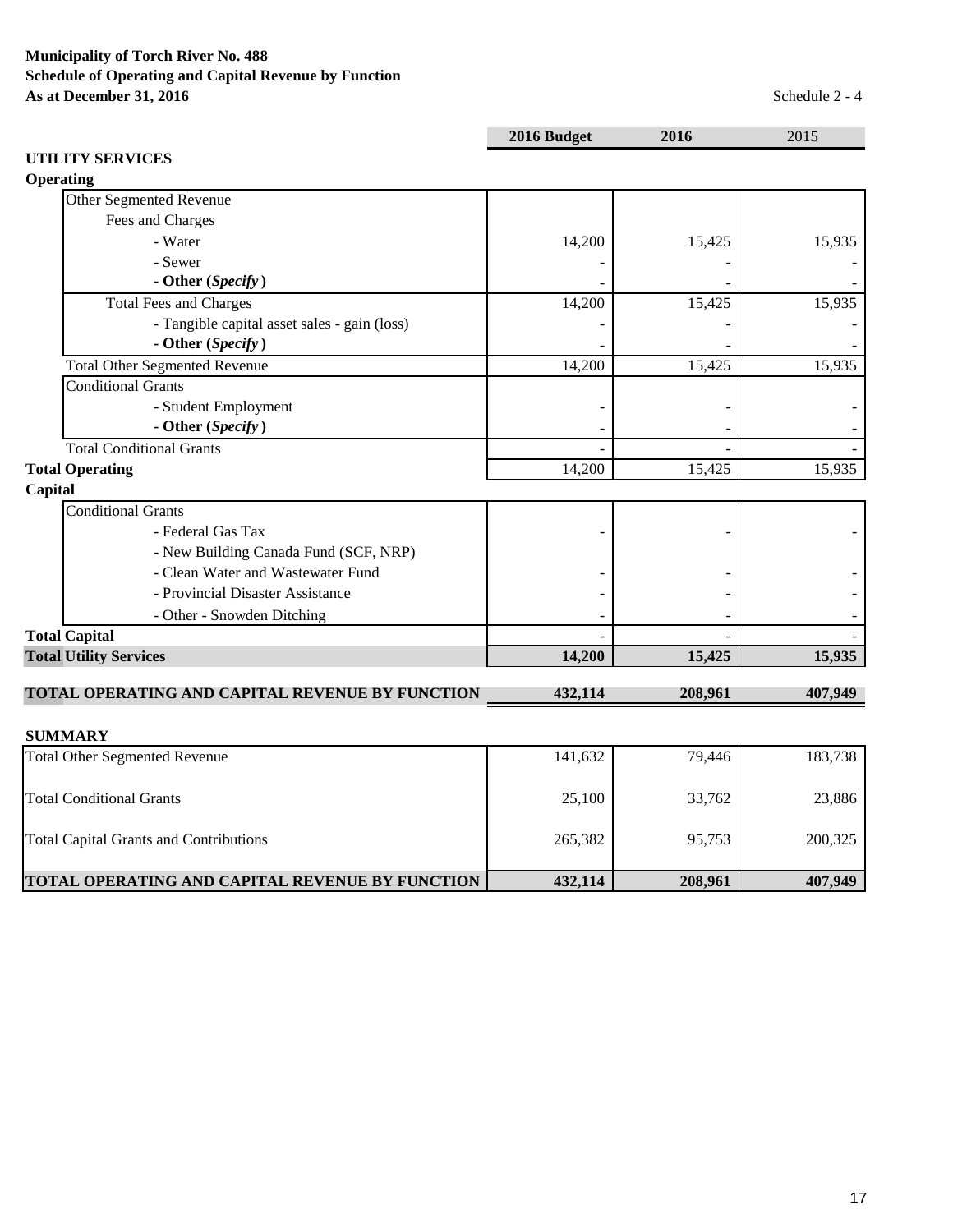# **Municipality of Torch River No. 488 Total Expenses by Function As at December 31, 2016** Schedule 3 - 1

|                                      | 2016 Budget | 2016    | 2015    |
|--------------------------------------|-------------|---------|---------|
| <b>GENERAL GOVERNMENT SERVICES</b>   |             |         |         |
| Council remuneration and travel      | 43,251      | 45,715  | 35,003  |
| Wages and benefits                   | 211,462     | 202,614 | 172,189 |
| Professional/Contractual services    | 94,916      | 83,527  | 84,614  |
| <b>Utilities</b>                     | 8,370       | 8,492   | 7,558   |
| Maintenance, materials and supplies  | 35,340      | 33,982  | 42,673  |
| Grants and contributions - operating |             |         |         |
| - capital                            |             |         |         |
| Amortization                         | 3,289       | 3,289   | 3,289   |
| Interest                             |             |         |         |
| Allowance for uncollectibles         | 4,000       | (1,261) | 26,110  |
| Other (Specify)                      |             |         |         |
| <b>Total Government Services</b>     | 400,628     | 376,358 | 371,436 |

# **PROTECTIVE SERVICES**

| <b>Police protection</b>             |         |         |         |
|--------------------------------------|---------|---------|---------|
| Wages and benefits                   |         |         |         |
| Professional/Contractual services    | 62,400  | 63,381  | 62,259  |
| <b>Utilities</b>                     |         |         |         |
| Maintenance, material and supplies   |         |         |         |
| Grants and contributions - operating |         |         |         |
| - capital                            |         |         |         |
| <b>Other (Bylaw Enforcement)</b>     |         | 1,204   |         |
| <b>Fire protection</b>               |         |         |         |
| Wages and benefits                   |         |         |         |
| Professional/Contractual services    | 4,515   | 3,520   | 3,492   |
| <b>Utilities</b>                     |         |         |         |
| Maintenance, material and supplies   | 40,100  | 952     |         |
| Grants and contributions - operating | 121,000 | 152,239 | 89,059  |
| - capital                            |         |         |         |
| Amortization                         |         |         |         |
| Interest                             |         |         |         |
| Other (Specify)                      |         |         | 23,632  |
| <b>Total Protective Services</b>     | 228,015 | 221,296 | 178,442 |

# **TRANSPORTATION SERVICES**

| <b>Total Transportation Services</b> | 2,637,181 | 2,351,513 | 2,274,167 |
|--------------------------------------|-----------|-----------|-----------|
| Other (Specify)                      |           |           |           |
| Interest                             |           |           |           |
| Amortization                         | 609,211   | 609,211   | 579,188   |
| - capital                            |           |           |           |
| Grants and contributions - operating |           |           |           |
| Gravel                               | 411,000   | 367,090   | 324,736   |
| Maintenance, materials, and supplies | 639,624   | 489,379   | 525,226   |
| <b>Utilities</b>                     | 19,250    | 18,705    | 18,580    |
| Professional/Contractual Services    | 52,950    | 78,779    | 47,672    |
| Wages and benefits                   | 905,146   | 788,349   | 778,765   |
|                                      |           |           |           |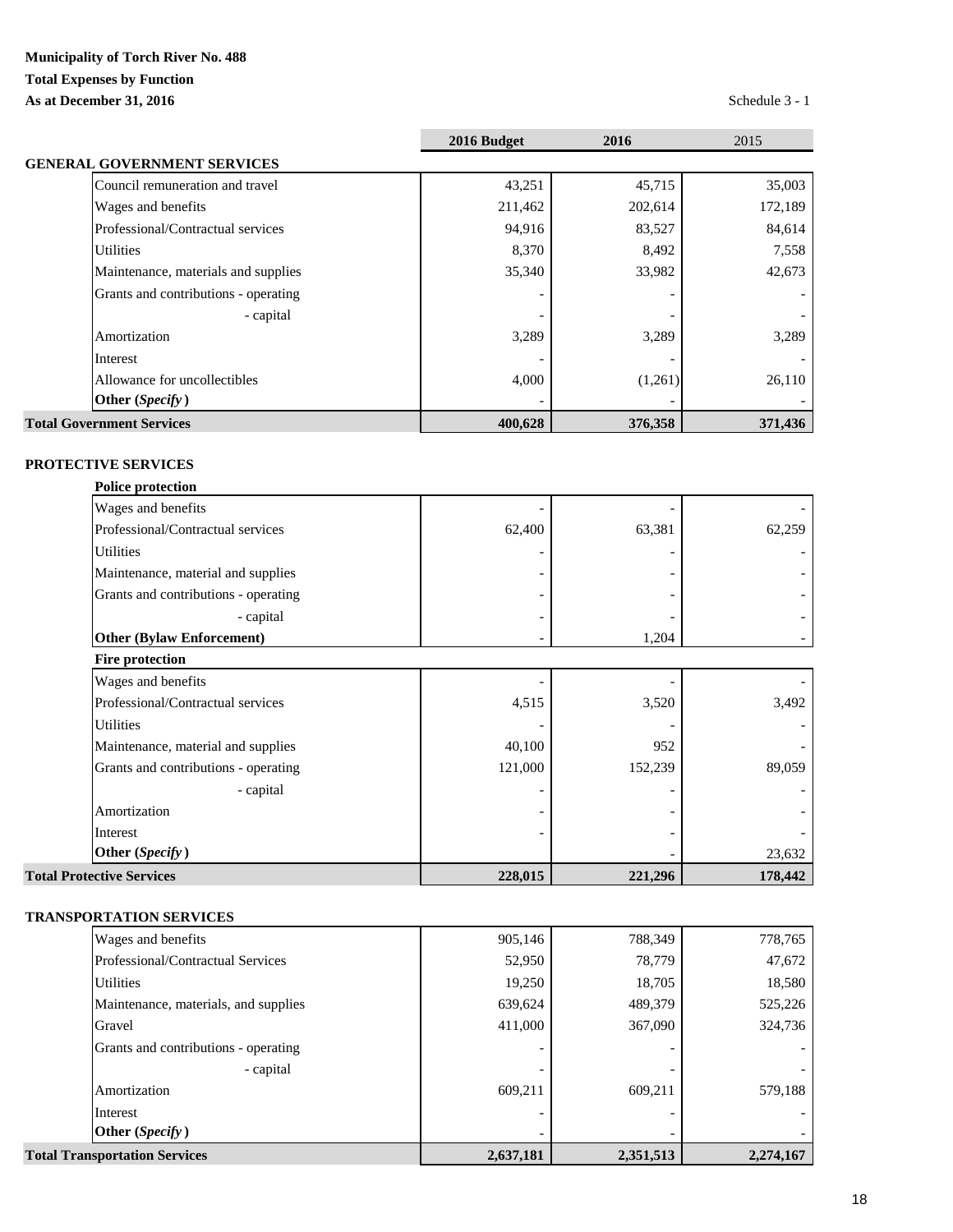# **Municipality of Torch River No. 488 Total Expenses by Function**

**As at December 31, 2016** Schedule 3 - 2

|                                                       | 2016 Budget | 2016    | 2015    |
|-------------------------------------------------------|-------------|---------|---------|
| ENVIRONMENTAL AND PUBLIC HEALTH SERVICES              |             |         |         |
| Wages and benefits                                    | 53,067      | 54,165  | 54,451  |
| Professional/Contractual services                     | 59,659      | 57,904  | 43,571  |
| <b>Utilities</b>                                      | 500         | 455     | 463     |
| Maintenance, materials and supplies                   | 12,300      | 9,021   | 11,693  |
| Grants and contributions - operating                  |             |         |         |
| ○ Waste disposal                                      | 6,000       | 6,100   | 4,168   |
| o Public Health                                       | 1,000       | 900     | 875     |
| - capital                                             |             |         |         |
| ○ Waste disposal                                      |             |         |         |
| o Public Health                                       |             |         |         |
| Amortization                                          | 3,017       | 3,017   | 3,017   |
| Interest                                              |             |         |         |
| Other (Specify)                                       |             |         |         |
| <b>Total Environmental and Public Health Services</b> | 135,543     | 131,562 | 118,238 |

# **PLANNING AND DEVELOPMENT SERVICES**

| 9,500 | 3,844 | 4,100 |
|-------|-------|-------|
| 8,050 | 8,921 | 5,519 |
|       |       |       |
|       |       |       |

# **RECREATION AND CULTURAL SERVICES**

| <b>Total Recreation and Cultural Services</b> | 43,728 | 42,541 | 40,759 |
|-----------------------------------------------|--------|--------|--------|
| Other (Specify)                               |        |        |        |
| Allowance for uncollectibles                  |        |        |        |
| Interest                                      |        |        |        |
| Amortization                                  | 483    | 483    | 483    |
| - capital                                     | 20,000 | 20,000 | 20,000 |
| Grants and contributions - operating          | 1,200  | 685    | 664    |
| Maintenance, materials and supplies           |        |        |        |
| <b>Utilities</b>                              |        |        |        |
| Professional/Contractual services             | 22,045 | 21,373 | 19,612 |
| Wages and benefits                            |        |        |        |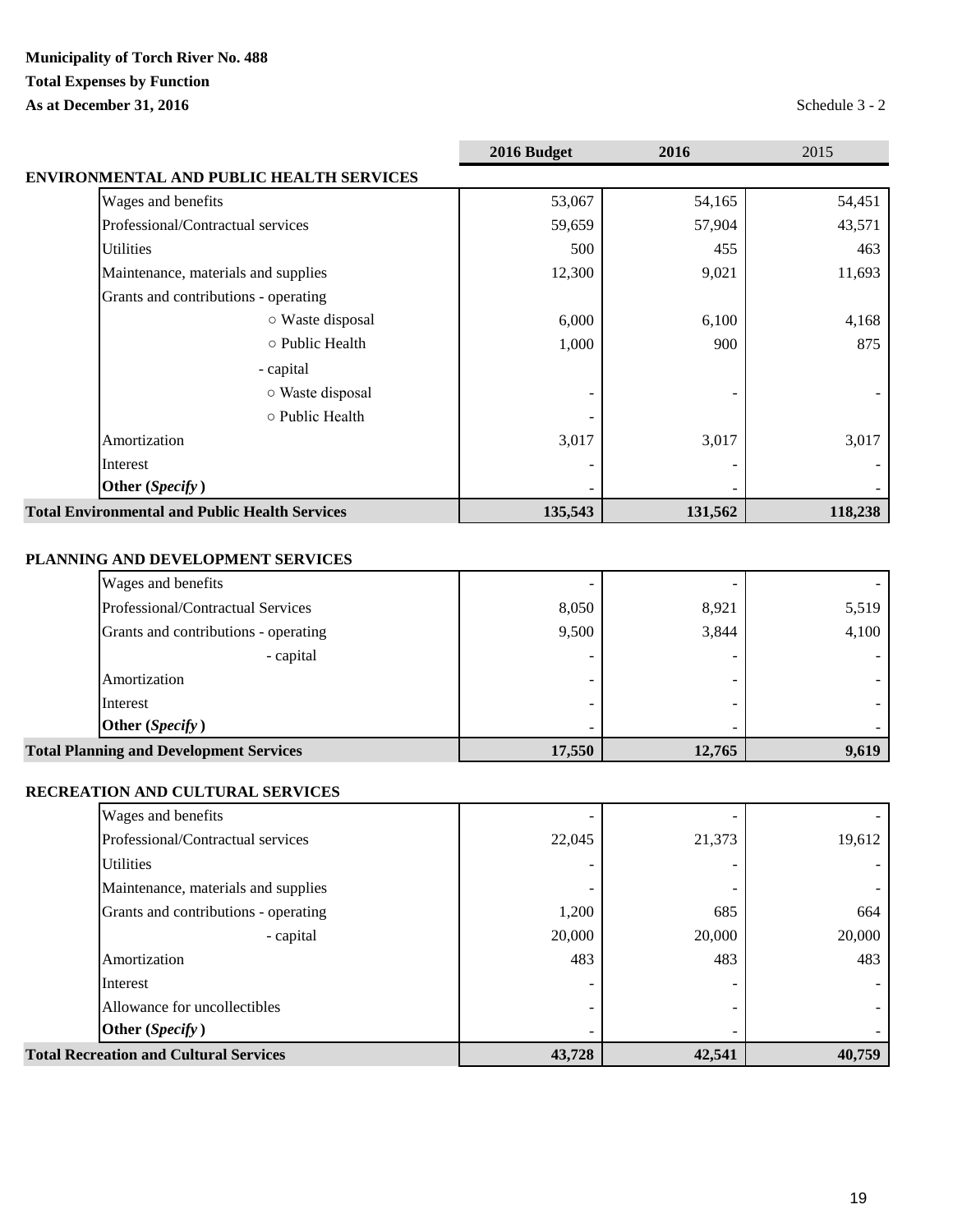# **Municipality of Torch River No. 488 Total Expenses by Function**

**As at December 31, 2016** Schedule 3 - 3

|                                      | 2016 Budget | 2016   | 2015   |
|--------------------------------------|-------------|--------|--------|
| <b>UTILITY SERVICES</b>              |             |        |        |
| Wages and benefits                   | 3,772       | 4,748  | 3,335  |
| Professional/Contractual services    | 6,300       | 6,240  | 3,039  |
| <b>Utilities</b>                     | 5,300       | 3,734  | 4,700  |
| Maintenance, materials and supplies  | 2,800       | 4,617  | 4,320  |
| Grants and contributions - operating |             |        |        |
| - capital                            |             |        |        |
| Amortization                         | 24,603      | 24,603 | 24,603 |
| Interest                             |             |        |        |
| Allowance for uncollectibles         |             |        |        |
| Other (Specify)                      |             |        |        |
| <b>Total Utility Services</b>        | 42,775      | 43,942 | 39,997 |

| <b>TOTAL EXPENSES BY FUNCTION</b> | 3,505,420 | 3,179,977 | 3.032.658 |
|-----------------------------------|-----------|-----------|-----------|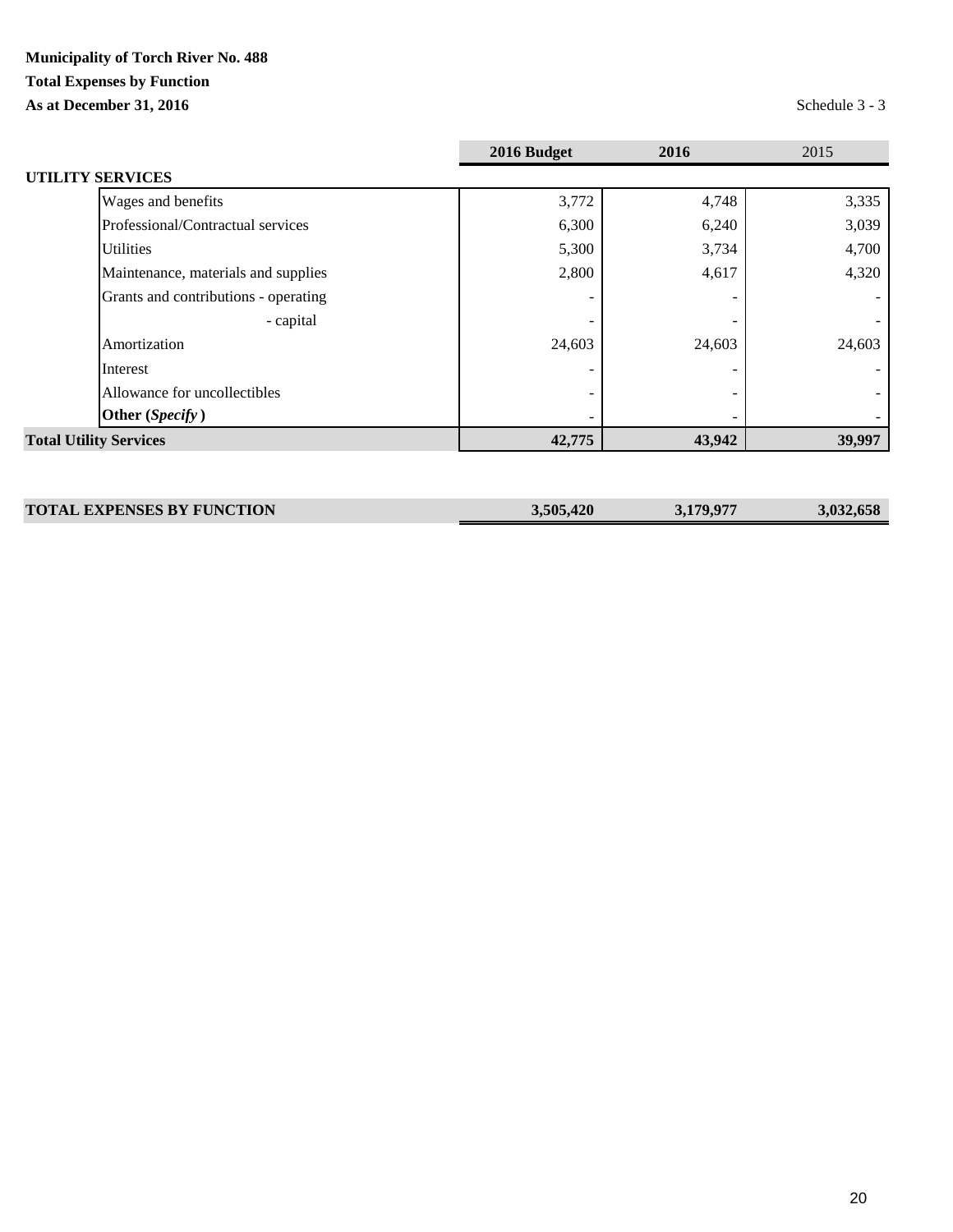# **Municipality of Torch River No. 488 Consolidated Schedule of Segment Disclosure by Function As at December 31, 2016** Schedule 4

|                                      | <b>General</b><br>Government | <b>Protective</b><br><b>Services</b> | <b>Transportation</b><br><b>Services</b> | Environmental &<br><b>Public Health</b> | <b>Planning and</b><br><b>Development</b> | <b>Recreation and</b><br><b>Culture</b> | <b>Utility Services</b> | <b>Total</b> |
|--------------------------------------|------------------------------|--------------------------------------|------------------------------------------|-----------------------------------------|-------------------------------------------|-----------------------------------------|-------------------------|--------------|
| <b>Revenues (Schedule 2)</b>         |                              |                                      |                                          |                                         |                                           |                                         |                         |              |
| Fees and Charges                     | 22,348                       | 498                                  | 28,195                                   | 29,272                                  | 8,260                                     |                                         | 15,425                  | 103,998      |
| Tangible Capital Asset Sales - Gain  |                              |                                      | (119, 559)                               |                                         |                                           |                                         |                         | (119, 559)   |
| Land Sales - Gain                    | 529                          |                                      |                                          |                                         |                                           |                                         |                         | 529          |
| Investment Income and Commissions    | 36,356                       |                                      |                                          |                                         |                                           |                                         |                         | 36,356       |
| <b>Other Revenues</b>                | 13,949                       |                                      | 43,520                                   |                                         | 653                                       |                                         |                         | 58,122       |
| Grants - Conditional                 |                              |                                      | 6,600                                    | 27,162                                  |                                           |                                         |                         | 33,762       |
| - Capital                            |                              |                                      | 95,753                                   |                                         |                                           |                                         |                         | 95,753       |
|                                      |                              |                                      |                                          |                                         |                                           |                                         |                         |              |
| <b>Total revenues</b>                | 73,182                       | 498                                  | 54,509                                   | 56,434                                  | 8,913                                     |                                         | 15,425                  | 208,961      |
|                                      |                              |                                      |                                          |                                         |                                           |                                         |                         |              |
| <b>Expenses (Schedule 3)</b>         |                              |                                      |                                          |                                         |                                           |                                         |                         |              |
| Wages & Benefits                     | 248,329                      |                                      | 788,349                                  | 54,165                                  |                                           |                                         | 4,748                   | 1,095,591    |
| Professional/Contractual Services    | 83,527                       | 66,901                               | 78,779                                   | 57,904                                  | 8,921                                     | 21,373                                  | 6,240                   | 323,645      |
| <b>Utilities</b>                     | 8,492                        |                                      | 18,705                                   | 455                                     |                                           |                                         | 3,734                   | 31,386       |
| Maintenance Materials and Supplies   | 33,982                       | 952                                  | 856,469                                  | 9,021                                   |                                           |                                         | 4,617                   | 905,041      |
| <b>Grants and Contributions</b>      |                              | 152,239                              |                                          | 7,000                                   | 3,844                                     | 20,685                                  |                         | 183,768      |
| Amortization                         | 3,289                        |                                      | 609,211                                  | 3,017                                   |                                           | 483                                     | 24,603                  | 640,603      |
| Interest                             |                              |                                      |                                          |                                         |                                           |                                         |                         |              |
| Allowance for Uncollectibles         | (1,261)                      |                                      |                                          |                                         |                                           |                                         |                         | (1,261)      |
| Other                                |                              | 1,204                                |                                          |                                         |                                           |                                         |                         | 1,204        |
| <b>Total expenses</b>                | 376,358                      | 221,296                              | 2,351,513                                | 131,562                                 | 12,765                                    | 42,541                                  | 43,942                  | 3,179,977    |
|                                      |                              |                                      |                                          |                                         |                                           |                                         |                         |              |
| <b>Surplus (Deficit) by Function</b> | (303, 176)                   | (220, 798)                           | (2,297,004)                              | (75, 128)                               | (3,852)                                   | (42, 541)                               | (28, 517)               | (2,971,016)  |

Taxes and other unconditional revenue (Schedule 1) 3,143,843

**Net Surplus (Deficit)** 172,827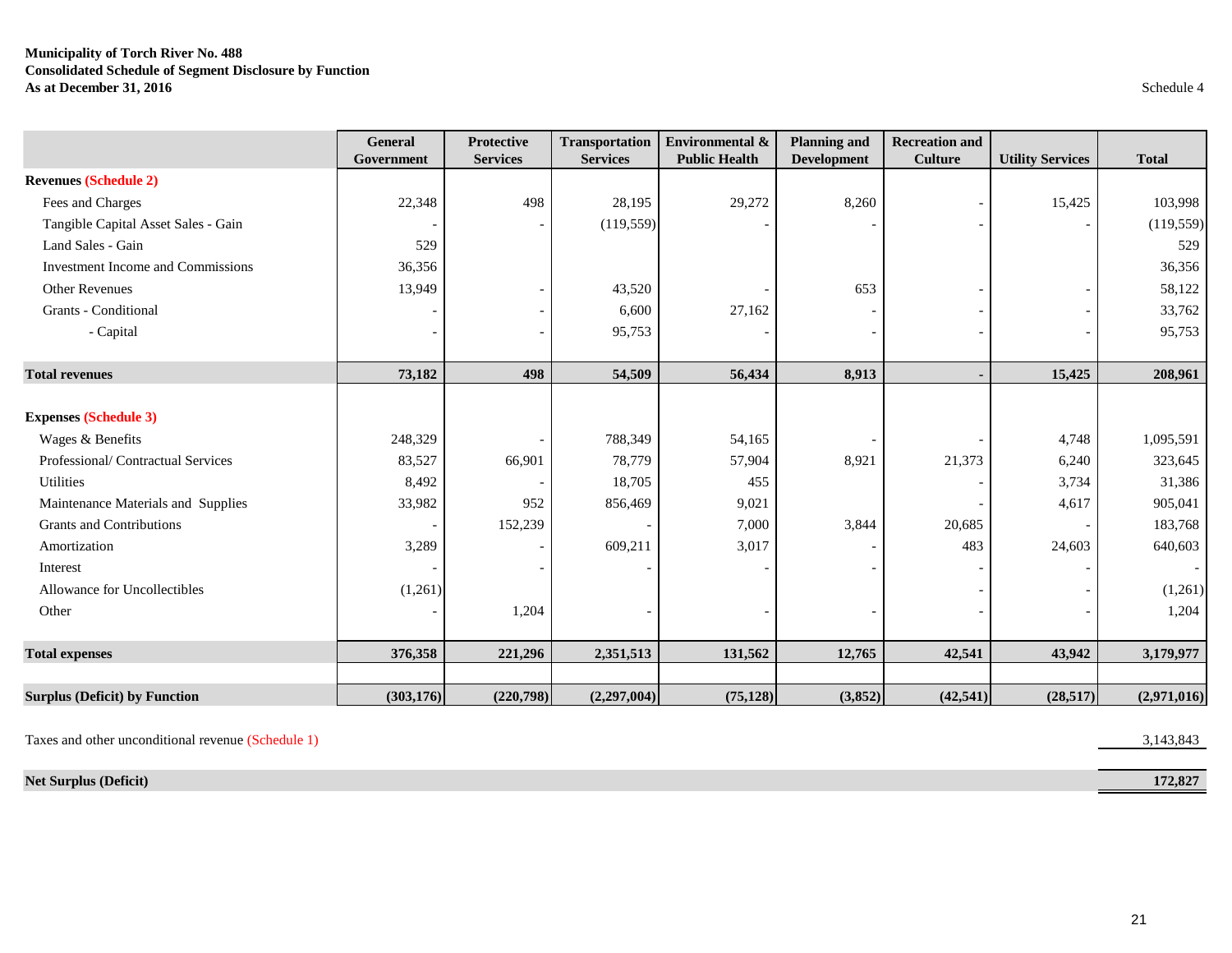# **Municipality of Torch River No. 488 Consolidated Schedule of Segment Disclosure by Function As at December 31, 2015** Schedule 5

|                                          | <b>General</b><br>Government | <b>Protective</b><br><b>Services</b> | <b>Transportation</b><br><b>Services</b> | Environmental &<br><b>Public Health</b> | <b>Planning and</b><br><b>Development</b> | <b>Recreation and</b><br><b>Culture</b> | <b>Utility Services</b> | <b>Total</b> |
|------------------------------------------|------------------------------|--------------------------------------|------------------------------------------|-----------------------------------------|-------------------------------------------|-----------------------------------------|-------------------------|--------------|
| <b>Revenues (Schedule 2)</b>             |                              |                                      |                                          |                                         |                                           |                                         |                         |              |
| Fees and Charges                         | 26,271                       | 56,183                               | 38,638                                   | 32,272                                  | 3,240                                     |                                         | 15,935                  | 172,539      |
| Tangible Capital Asset Sales - Gain      |                              |                                      | (52, 187)                                |                                         |                                           |                                         |                         | (52, 187)    |
| Land Sales - Gain                        |                              |                                      |                                          |                                         |                                           |                                         |                         |              |
| <b>Investment Income and Commissions</b> | 27,706                       |                                      |                                          |                                         |                                           |                                         |                         | 27,706       |
| <b>Other Revenues</b>                    |                              |                                      | 35,000                                   |                                         | 680                                       |                                         |                         | 35,680       |
| Grants - Conditional                     | 6,679                        |                                      | 6,800                                    | 10,407                                  |                                           |                                         |                         | 23,886       |
| - Capital                                |                              |                                      | 200,325                                  |                                         |                                           |                                         |                         | 200,325      |
| <b>Total revenues</b>                    | 60,656                       | 56,183                               | 228,576                                  | 42,679                                  | 3,920                                     |                                         | 15,935                  | 407,949      |
|                                          |                              |                                      |                                          |                                         |                                           |                                         |                         |              |
| <b>Expenses (Schedule 3)</b>             |                              |                                      |                                          |                                         |                                           |                                         |                         |              |
| Wages & Benefits                         | 207,192                      |                                      | 778,765                                  | 54,451                                  |                                           |                                         | 3,335                   | 1,043,743    |
| Professional/Contractual Services        | 84,614                       | 65,751                               | 47,672                                   | 43,571                                  | 5,519                                     | 19,612                                  | 3,039                   | 269,778      |
| <b>Utilities</b>                         | 7,558                        |                                      | 18,580                                   | 463                                     |                                           |                                         | 4,700                   | 31,301       |
| Maintenance Materials and Supplies       | 42,673                       |                                      | 849,962                                  | 11,693                                  |                                           |                                         | 4,320                   | 908,648      |
| <b>Grants and Contributions</b>          |                              | 89,059                               |                                          | 5,043                                   | 4,100                                     | 20,664                                  |                         | 118,866      |
| Amortization                             | 3,289                        |                                      | 579,188                                  | 3,017                                   |                                           | 483                                     | 24,603                  | 610,580      |
| Interest                                 |                              |                                      |                                          |                                         |                                           |                                         |                         |              |
| Allowance for Uncollectibles             | 26,110                       |                                      |                                          |                                         |                                           |                                         |                         | 26,110       |
| Other                                    |                              | 23,632                               |                                          |                                         |                                           |                                         |                         | 23,632       |
| <b>Total expenses</b>                    | 371,436                      | 178,442                              | 2,274,167                                | 118,238                                 | 9,619                                     | 40,759                                  | 39,997                  | 3,032,658    |
|                                          |                              |                                      |                                          |                                         |                                           |                                         |                         |              |
| <b>Surplus (Deficit) by Function</b>     | (310,780)                    | (122, 259)                           | (2,045,591)                              | (75, 559)                               | (5,699)                                   | (40,759)                                | (24,062)                | (2,624,709)  |

Taxes and other unconditional revenue (Schedule 1) 3,073,893

**Net Surplus (Deficit) 449,184**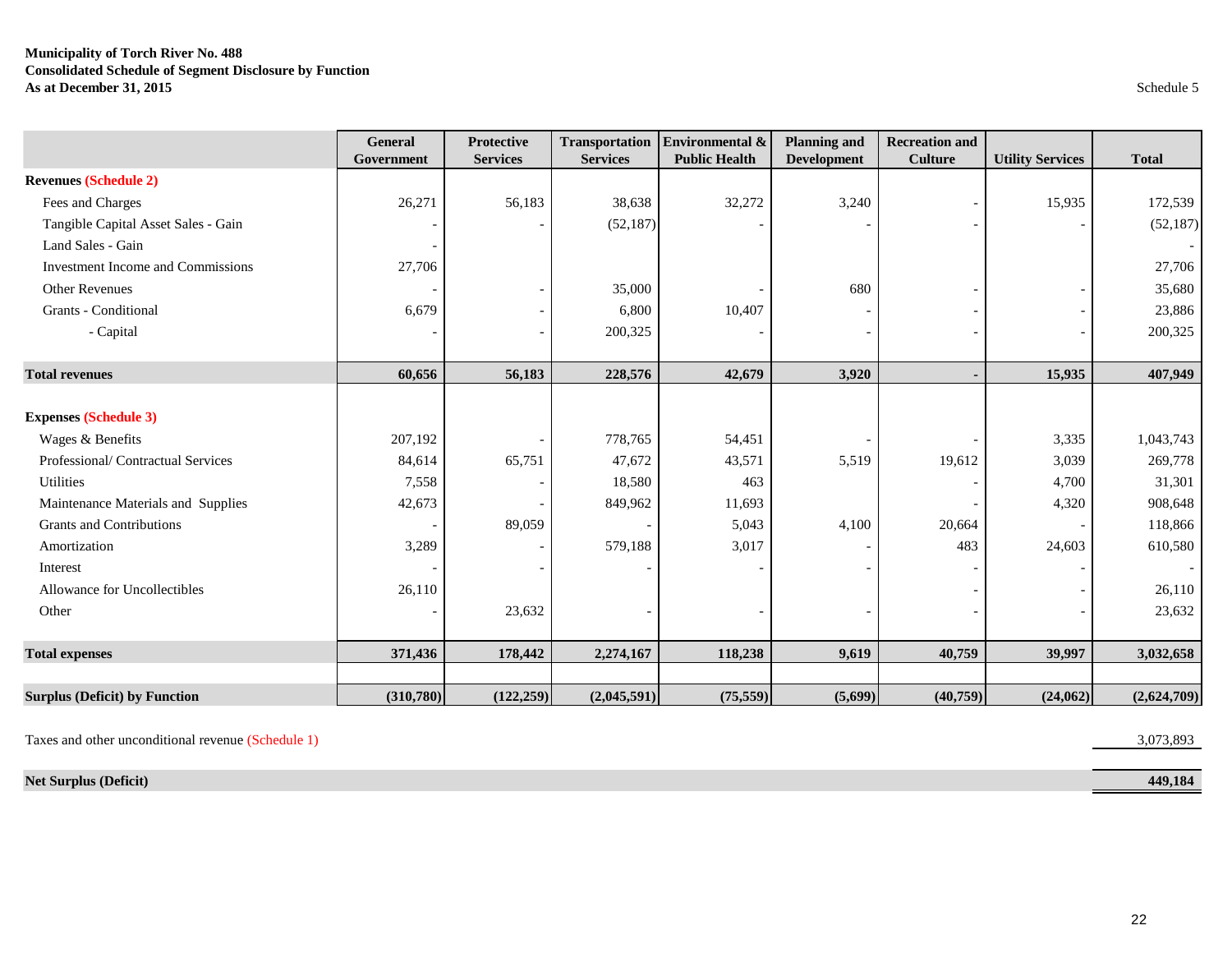|              |                                                                          |               |                                                                                               |                  |                 | 2016                                |                      |                                            |              | 2015       |
|--------------|--------------------------------------------------------------------------|---------------|-----------------------------------------------------------------------------------------------|------------------|-----------------|-------------------------------------|----------------------|--------------------------------------------|--------------|------------|
|              |                                                                          |               | Infrastructure<br>General/<br><b>General Assets</b><br><b>Assets</b><br><b>Infrastructure</b> |                  |                 |                                     |                      |                                            |              |            |
|              |                                                                          | Land          | Land<br><b>Improvements</b>                                                                   | <b>Buildings</b> | <b>Vehicles</b> | <b>Machinery &amp;</b><br>Equipment | <b>Linear assets</b> | <b>Assets Under</b><br><b>Construction</b> | <b>Total</b> | Total      |
|              | Asset cost                                                               |               |                                                                                               |                  |                 |                                     |                      |                                            |              |            |
|              | <b>Opening Asset costs</b>                                               | 316,892       |                                                                                               | 543,123          | 36,463          | 3,614,323                           | 22,081,055           | 10,969                                     | 26,602,825   | 26,398,462 |
|              | Additions during the year                                                |               |                                                                                               |                  |                 | 414,471                             |                      | 29,745                                     | 444,216      | 587,449    |
|              | $\frac{2}{3}$<br>$\frac{1}{3}$ Disposals and write-downs during the year |               |                                                                                               |                  |                 | (324, 725)                          |                      |                                            | (324, 725)   | (383,086)  |
|              | Transfers (from) assets under construction                               |               |                                                                                               |                  |                 |                                     |                      |                                            |              |            |
|              | <b>Closing Asset Costs</b>                                               | 316,892       | ٠                                                                                             | 543,123          | 36,463          | 3,704,069                           | 22,081,055           | 40,714                                     | 26,722,316   | 26,602,825 |
|              | <b>Accumulated Amortization Cost</b>                                     |               |                                                                                               |                  |                 |                                     |                      |                                            |              |            |
|              | <b>Opening Accumulated Amortization Costs</b>                            |               |                                                                                               | 266,057          | 3,646           | 1,036,483                           | 15,387,275           |                                            | 16,693,461   | 16,230,280 |
| Amortization | Add: Amortization taken                                                  |               |                                                                                               | 13,104           | 3,646           | 212,746                             | 411,107              |                                            | 640,603      | 610,580    |
|              | Less: Accumulated amortization on disposals                              |               |                                                                                               |                  |                 | (82, 666)                           |                      |                                            | (82, 666)    | (147, 399) |
|              | <b>Closing Accumulated Amortization Costs</b>                            |               | $\blacksquare$                                                                                | 279,161          | 7,292           | 1,166,563                           | 15,798,382           |                                            | 17,251,398   | 16,693,461 |
|              | $N0 + D0$ olz $0$ Volue                                                  | 216.802 $\pm$ |                                                                                               | 262062           | 20171           | 2.527506                            | 6,982,672            | 40.714                                     | 0.470.018    | 0.000.364  |

| <b>Net book value</b>                                      | 310,092 |   | 203,904 | 29, 111 | 2,331,300 | 0,202,073 | 40,714 | 9,470,918 | 9,909,904 |
|------------------------------------------------------------|---------|---|---------|---------|-----------|-----------|--------|-----------|-----------|
| 1. Total contributed/donated assets received in 2016:      |         |   |         |         |           |           |        |           |           |
| 2. List of assets recognized at nominal value in 2016 are: |         |   |         |         |           |           |        |           |           |
| - Infrastructure Assets                                    |         | - |         |         |           |           |        |           |           |
| - Vehicles                                                 |         |   |         |         |           |           |        |           |           |
| - Machinery and Equipment                                  |         | - |         |         |           |           |        |           |           |
| 3. Amount of interest capitalized in 2016                  |         |   |         |         |           |           |        |           |           |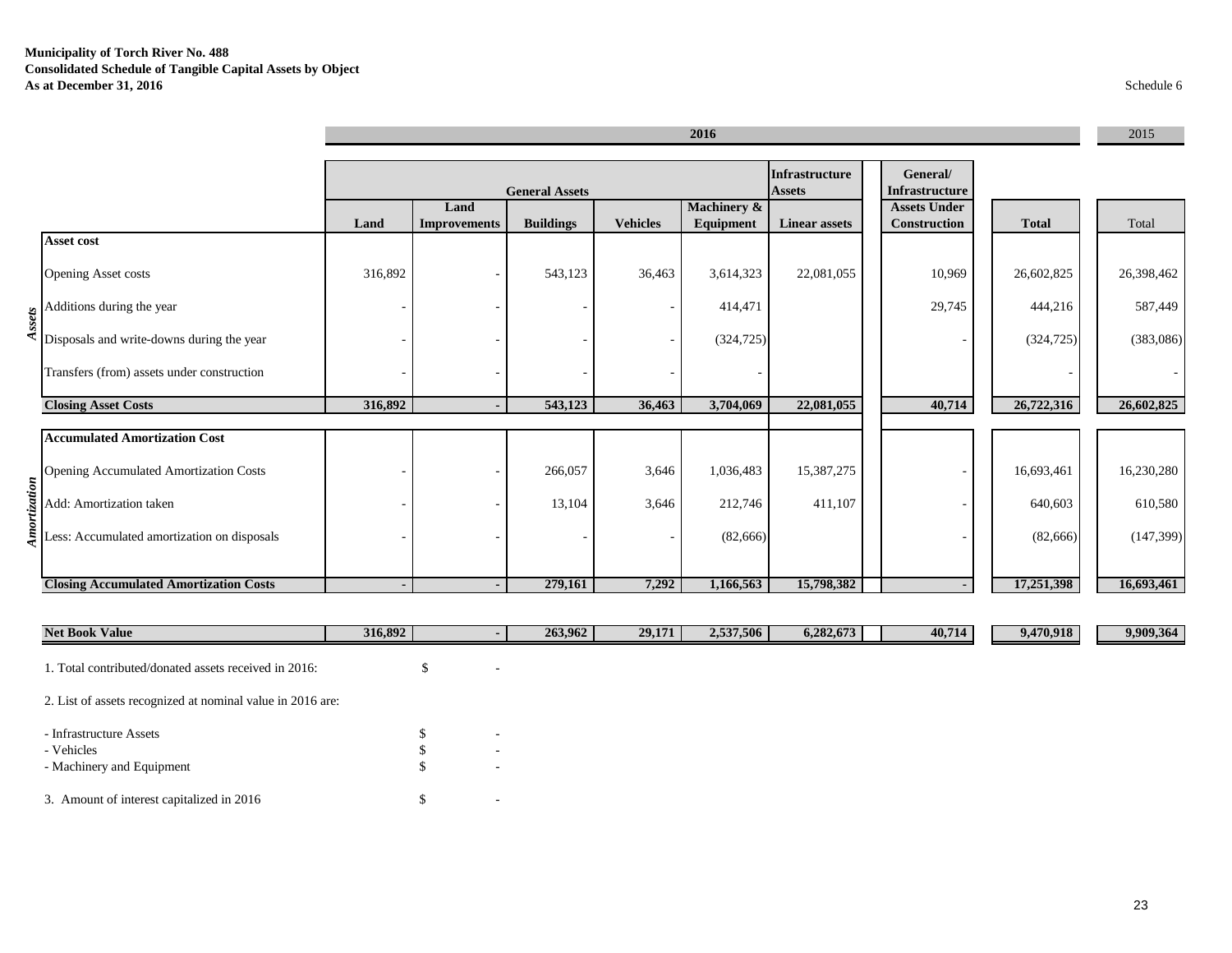# **Municipality of Torch River No. 488 Consolidated Schedule of Tangible Capital Assets by Function As at December 31, 2016** Schedule 7

|     |                                                  |                       |                                      |                                          | 2016                                    |                                  |                                           |                          |              | 2015       |
|-----|--------------------------------------------------|-----------------------|--------------------------------------|------------------------------------------|-----------------------------------------|----------------------------------|-------------------------------------------|--------------------------|--------------|------------|
|     |                                                  | General<br>Government | <b>Protective</b><br><b>Services</b> | <b>Transportation</b><br><b>Services</b> | <b>Environmental</b><br>& Public Health | Planning &<br><b>Development</b> | <b>Recreation &amp;</b><br><b>Culture</b> | Water & Sewer            | <b>Total</b> | Total      |
|     | Asset cost                                       |                       |                                      |                                          |                                         |                                  |                                           |                          |              |            |
|     | Opening Asset costs (Note 16)                    | 98,876                | $\overline{\phantom{a}}$             | 25,475,880                               | 67,821                                  |                                  | 19,885                                    | 940,363                  | 26,602,825   | 26,398,462 |
|     | $\frac{12}{3}$ Additions during the year         |                       |                                      | 434,451                                  | 9,765                                   |                                  |                                           | $\overline{\phantom{a}}$ | 444,216      | 587,449    |
|     | Disposals and write-downs during the year        |                       |                                      | (324, 725)                               |                                         |                                  |                                           | $\overline{\phantom{a}}$ | (324, 725)   | (383,086)  |
|     |                                                  |                       |                                      |                                          |                                         |                                  |                                           |                          |              |            |
|     | <b>Closing Asset Costs</b>                       | 98,876                | $\overline{\phantom{a}}$             | 25,585,606                               | 77,586                                  |                                  | 19,885                                    | 940,363                  | 26,722,316   | 26,602,825 |
|     | <b>Accumulated Amortization Cost</b>             |                       |                                      |                                          |                                         |                                  |                                           |                          |              |            |
| noi | Opening Accumulated Amortization Costs (Note 16) | 80,449                | $\sim$                               | 15,686,867                               | 26,422                                  |                                  | 966                                       | 898,757                  | 16,693,461   | 16,230,280 |
|     | Add: Amortization taken                          | 3,289                 |                                      | 609,211                                  | 3,017                                   |                                  | 483                                       | 24,603                   | 640,603      | 610,580    |
|     | Less: Accumulated amortization on disposals      |                       |                                      | (82, 666)                                |                                         |                                  |                                           |                          | (82, 666)    | (147, 399) |
|     | <b>Closing Accumulated Amortization Costs</b>    | 83,738                |                                      | 16,213,412                               | 29,439                                  |                                  | 1,449                                     | 923,360                  | 17,251,398   | 16,693,461 |
|     | <b>Net Book Value</b>                            | 15,138                |                                      | 9,372,194                                | 48,147                                  |                                  | 18,436                                    | 17,003                   | 9,470,918    | 9,909,364  |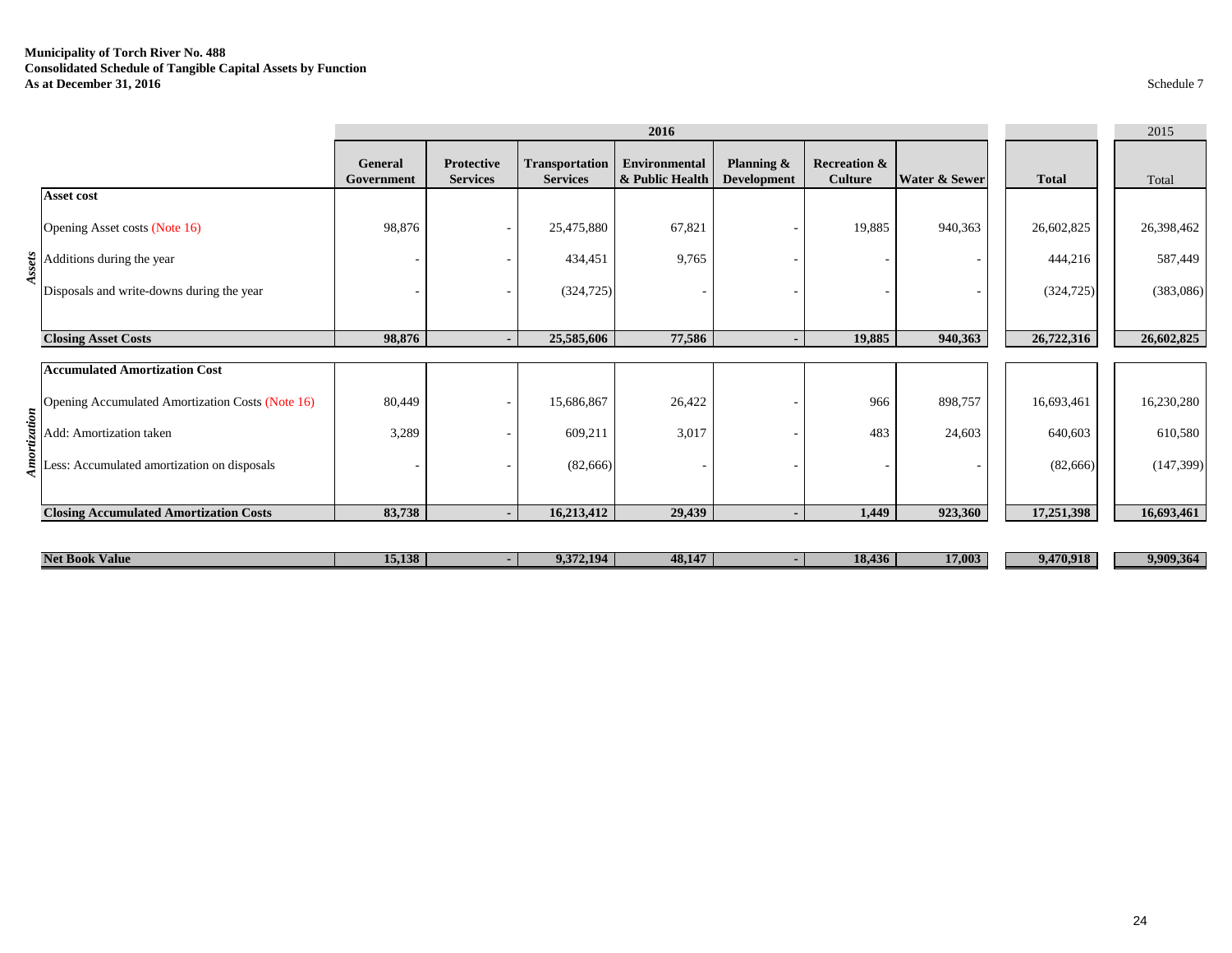# **Municipality of Torch River No. 488 Consolidated Schedule of Accumulated Surplus As at December 31, 2016** Schedule 8

|                                                  | 2015      | <b>Changes</b> | 2016      |
|--------------------------------------------------|-----------|----------------|-----------|
| <b>UNAPPROPRIATED SURPLUS</b>                    | 1,965,137 | 336,589        | 2,301,726 |
| <b>APPROPRIATED RESERVES</b>                     |           |                |           |
| Machinery and Equipment                          | 223,721   | 171,000        | 394,721   |
| <b>Public Reserve</b>                            | 2,956     | 653            | 3,609     |
| Capital Trust                                    | 165,000   |                | 165,000   |
| <b>Utility</b>                                   |           |                |           |
| <b>Other (Specify)</b>                           | 1,303,164 | 98,573         | 1,401,737 |
| <b>Total Appropriated</b>                        | 1,694,841 | 270,226        | 1,965,067 |
| <b>ORGANIZED HAMLETS (add lines if required)</b> |           |                |           |
| <b>Organized Hamlet of Garrick</b>               | 32,800    | 6,159          | 38,959    |
| Organized Hamlet of Snowden                      | 37,015    | 1,299          | 38,314    |
| Organized Hamlet of Shipman                      | 16,252    | (3,000)        | 13,252    |
| Organized Hamlet of (Name)                       |           |                |           |
| Organized Hamlet of (Name)                       |           |                |           |
| Organized Hamlet of (Name)                       |           |                |           |
| <b>Total Organized Hamlets</b>                   | 86,067    | 4,458          | 90,525    |
| NET INVESTMENT IN TANGIBLE CAPITAL ASSETS        |           |                |           |
| Tangible capital assets (Schedule 6)             | 9,909,364 | (438, 446)     | 9,470,918 |
| Less: Related debt                               |           |                |           |

| <b>Net Investment in Tangible Capital Assets</b> | 9,909,364 | (438, 446) | 9.470.918 |
|--------------------------------------------------|-----------|------------|-----------|
|                                                  |           |            |           |

| <b>Total Accumulated Surplus</b> | 13,655,409 | 172,827 | 13,828,236 |
|----------------------------------|------------|---------|------------|
|                                  |            |         |            |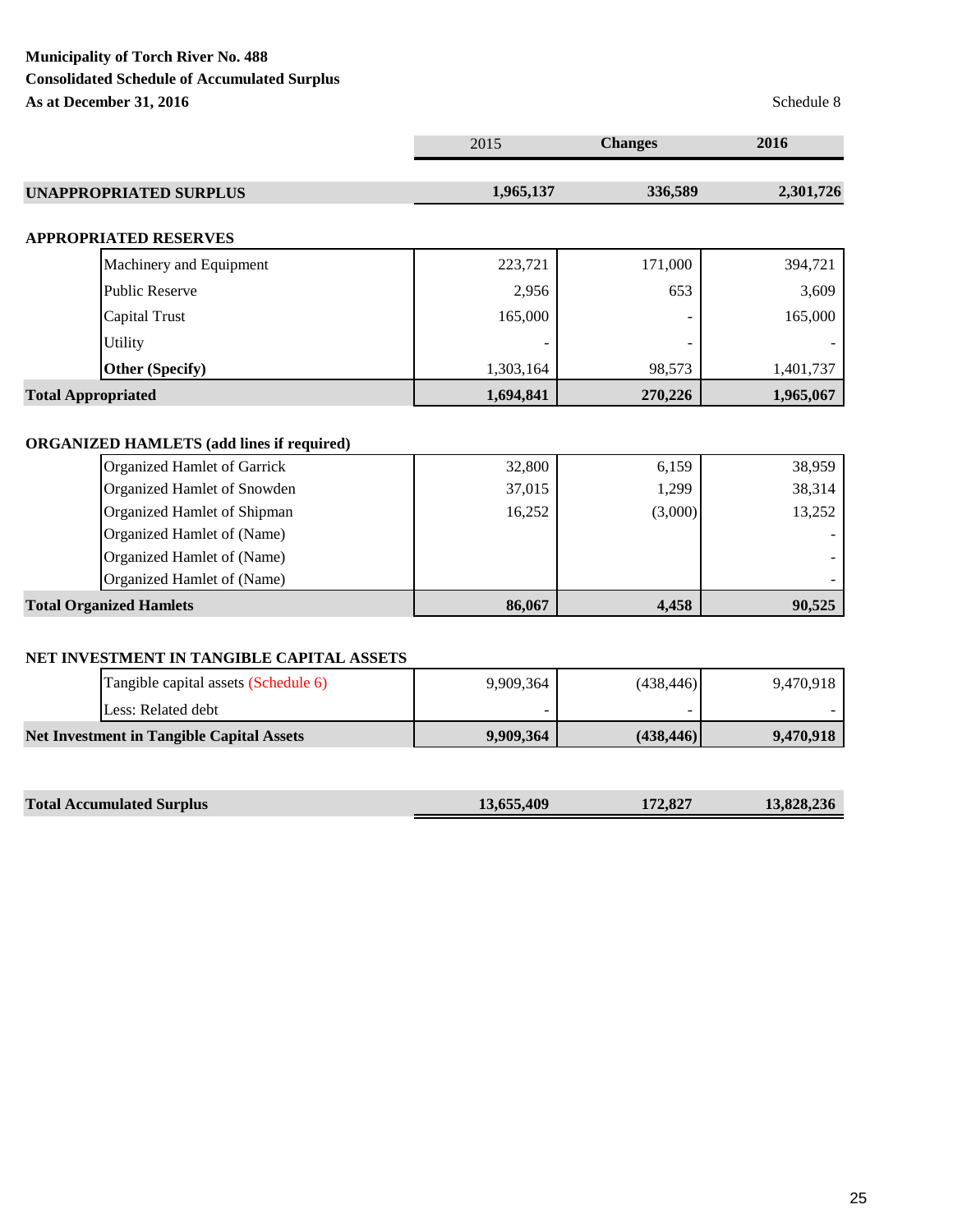# **Municipality of Torch River No. 488 Schedule of Mill Rates and Assessments As at December 31, 2016** Schedule 9

|                                                   |                    | PROPERTY CLASS     |                          |                    |                   |               |              |  |  |  |
|---------------------------------------------------|--------------------|--------------------|--------------------------|--------------------|-------------------|---------------|--------------|--|--|--|
|                                                   |                    |                    | <b>Residential</b>       | <b>Seasonal</b>    | <b>Commercial</b> | <b>Potash</b> |              |  |  |  |
|                                                   | <b>Agriculture</b> | <b>Residential</b> | Condominium              | <b>Residential</b> | & Industrial      | Mine(s)       | <b>Total</b> |  |  |  |
| <b>Taxable Assessment</b>                         | 94,238,945         | 37,186,129         | 1,665,510                | 5,851,515          | 4,579,600         |               | 143,521,699  |  |  |  |
| <b>Regional Park Assessment</b>                   |                    |                    |                          |                    |                   |               |              |  |  |  |
| <b>Total Assessment</b>                           |                    |                    |                          |                    |                   |               | 143,521,699  |  |  |  |
| <b>Mill Rate Factor(s)</b>                        | 1.0000             | 0.7500             | 0.7500                   | 0.7500             | 1.4740            |               |              |  |  |  |
| <b>Total Base/Minimum Tax</b> (generated for each |                    |                    |                          |                    |                   |               |              |  |  |  |
| property class)                                   | 551,750            | 11,450             | $\overline{\phantom{a}}$ |                    | 725               |               | 563,925      |  |  |  |
| <b>Total Municipal Tax Levy (include base</b>     |                    |                    |                          |                    |                   |               |              |  |  |  |
| and/or minimum tax and special levies)            | 1,723,291          | 407,038            | 18,737                   | 65,829             | 99,929            |               | 2,314,824    |  |  |  |

| <b>MILL RATES:</b>                 | <b>MILLS</b> |
|------------------------------------|--------------|
| Average Municipal*                 | 16.13        |
| Average School*                    | 3.61         |
| <b>Potash Mill Rate</b>            |              |
| <b>Uniform Municipal Mill Rate</b> | 15.00        |

\* Average Mill Rates (multiply the total tax levy for each taxing authority by 1000 and divide by the total assessment for the taxing authority).